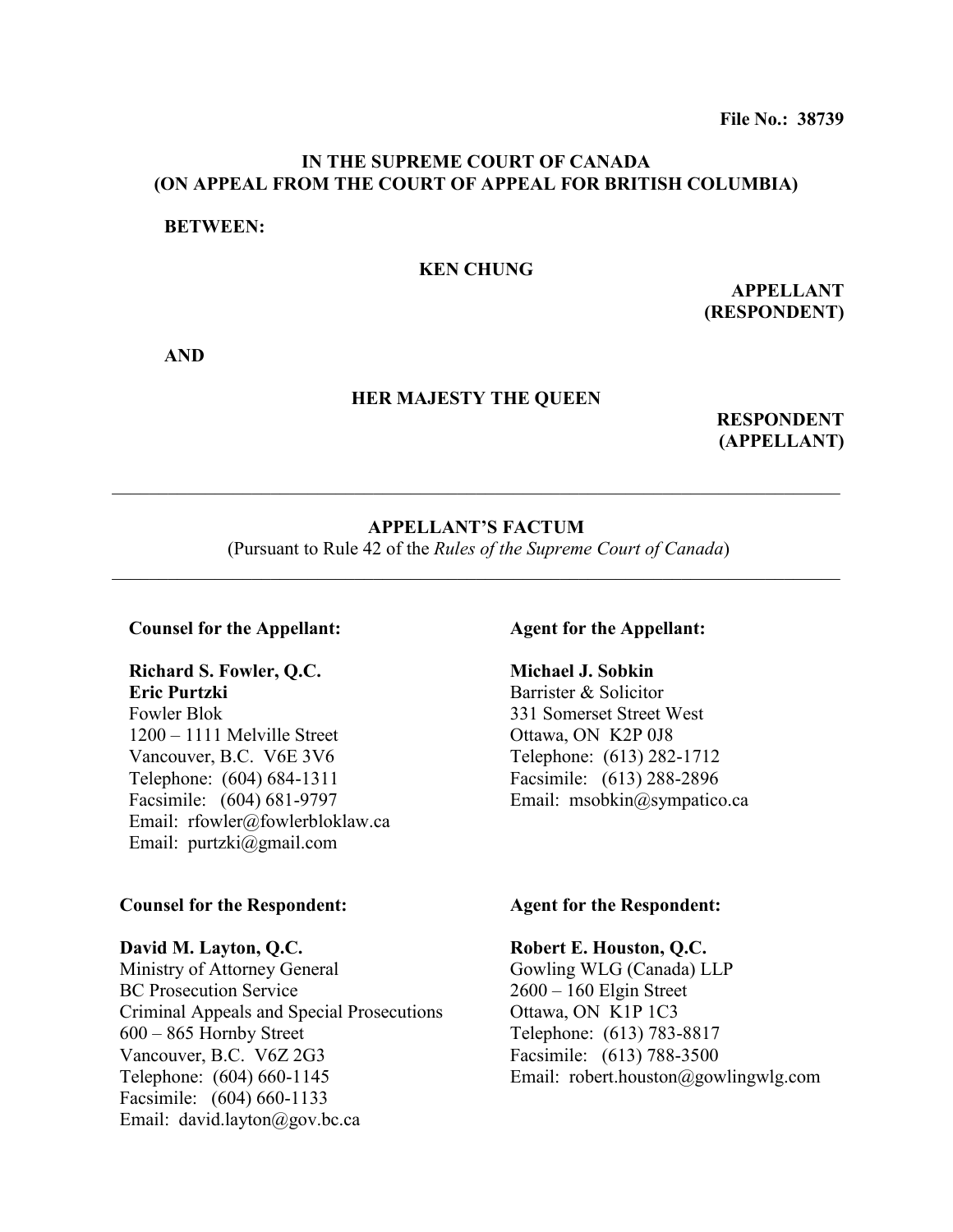# **TABLE OF CONTENTS**

| Issue $#1$ – The Court of Appeal misinterpreted the reasons for judgment and    |
|---------------------------------------------------------------------------------|
| incorrectly determined that the trial judge had committed an error of law by    |
|                                                                                 |
| Issue $#2$ – The Court of Appeal erred in law by substituting a guilty verdict  |
| based on a theory of liability not advanced by the Crown at trial, to wit that  |
| momentary excessive speed alone was sufficient to prove the <i>mens rea</i> for |
|                                                                                 |
| Issue $#3$ – The Court of Appeal did not have the jurisdiction to overturn the  |
|                                                                                 |
| Issue $#4$ – The Crown has no right to appeal an acquittal arising from the     |
|                                                                                 |
|                                                                                 |
|                                                                                 |
|                                                                                 |
|                                                                                 |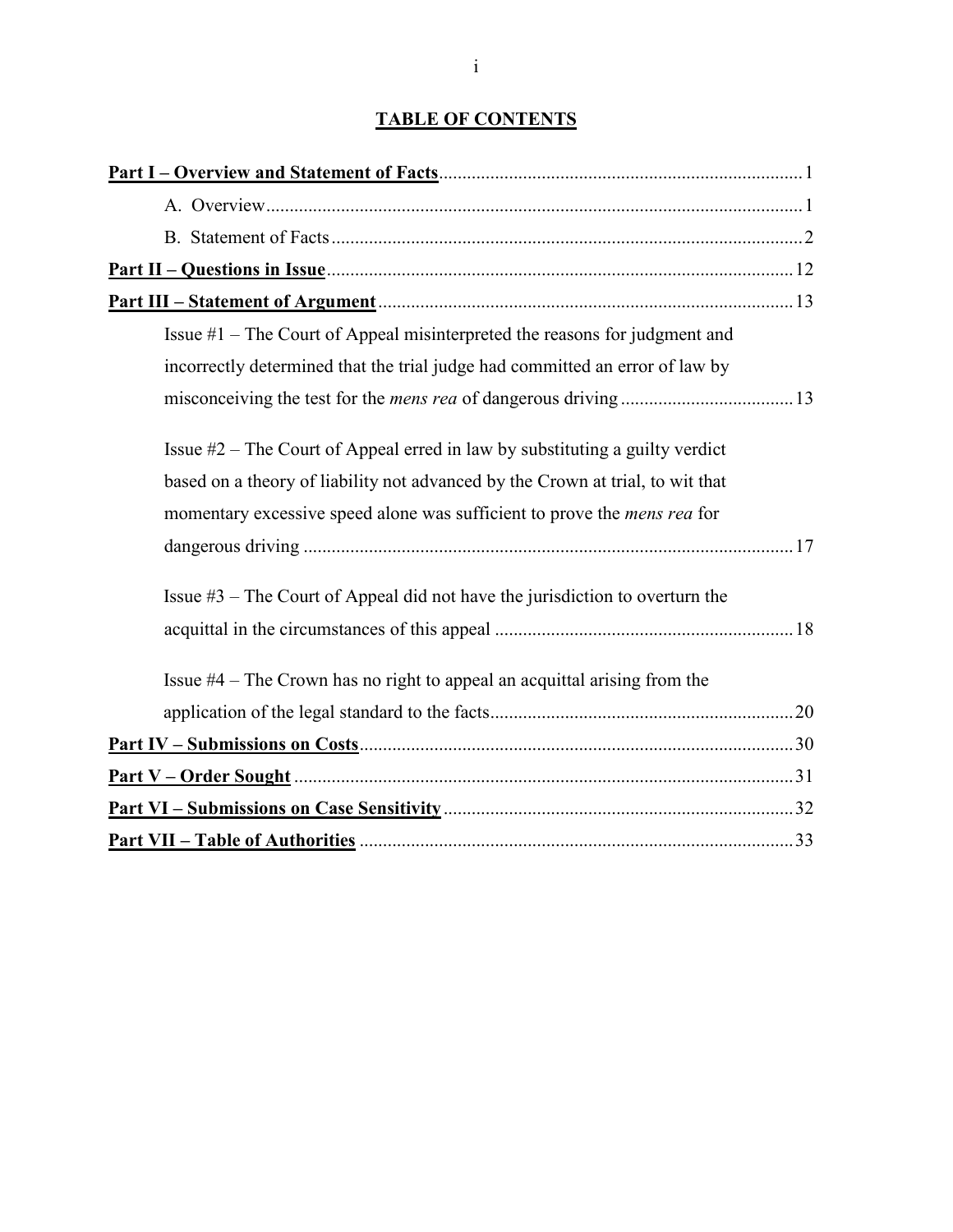### **PART I – OVERVIEW AND STATEMENT OF FACTS**

#### **A. Overview**

1. For a very brief period of time, over a very short stretch of a major inner-city street, Mr. Chung accelerated from a speed of 50 km/h which he had been driving for multiple city blocks to 140 km/h, before almost immediately braking and colliding at 119 km/h with a left-turning vehicle in the intersection. Dr. Hui, the driver of the left-turning vehicle died almost instantly in the collision.

2. Mr. Chung was charged with dangerous driving causing death. The Crown alleged that Mr. Chung's speed, as well as evidence of inattention and other reckless acts, established that he was driving dangerously and caused the death of Dr. Hui. The defence submitted that there was no evidence that Mr. Chung was not paying attention or that his driving was in any other way reckless, but the issue for the Court was whether or not the very brief period of excessive speed was sufficient in the circumstances of this case to constitute a "marked departure" from the standard of care. After a thorough review of the evidence and the law Mr. Chung was acquitted on the basis that there was "at least a reasonable doubt that such conduct amount to a marked departure from the standard of a reasonably prudent driver."

3. The Crown appealed the acquittal to the Court of Appeal for British Columbia asserting that the trial judge had made errors of law. Ultimately, the Court of Appeal concluded that the trial judge erred in law by conceiving that "a principle exists that a brief period of speeding (no matter how excessive the speed) cannot satisfy the *mens rea* requirement"; this was an error not alleged by the Crown, not raised by the Court during the oral hearing and not addressed by the respondent in the court below. Curiously, the Court of Appeal also characterized the acquittal as "manifestly unreasonable" notwithstanding that this does not give rise to an error of law; an unreasonable acquittal cannot be appealed by the Crown.

4. The appellant submits that the trial judge never did misconceive the test for dangerous driving and certainly did not articulate or comprehend any principle that a brief period of speeding could not establish the *mens rea* for dangerous driving. However, the Court of Appeal made this error, except in reverse: discerning that there was a principle of law that driving at a grossly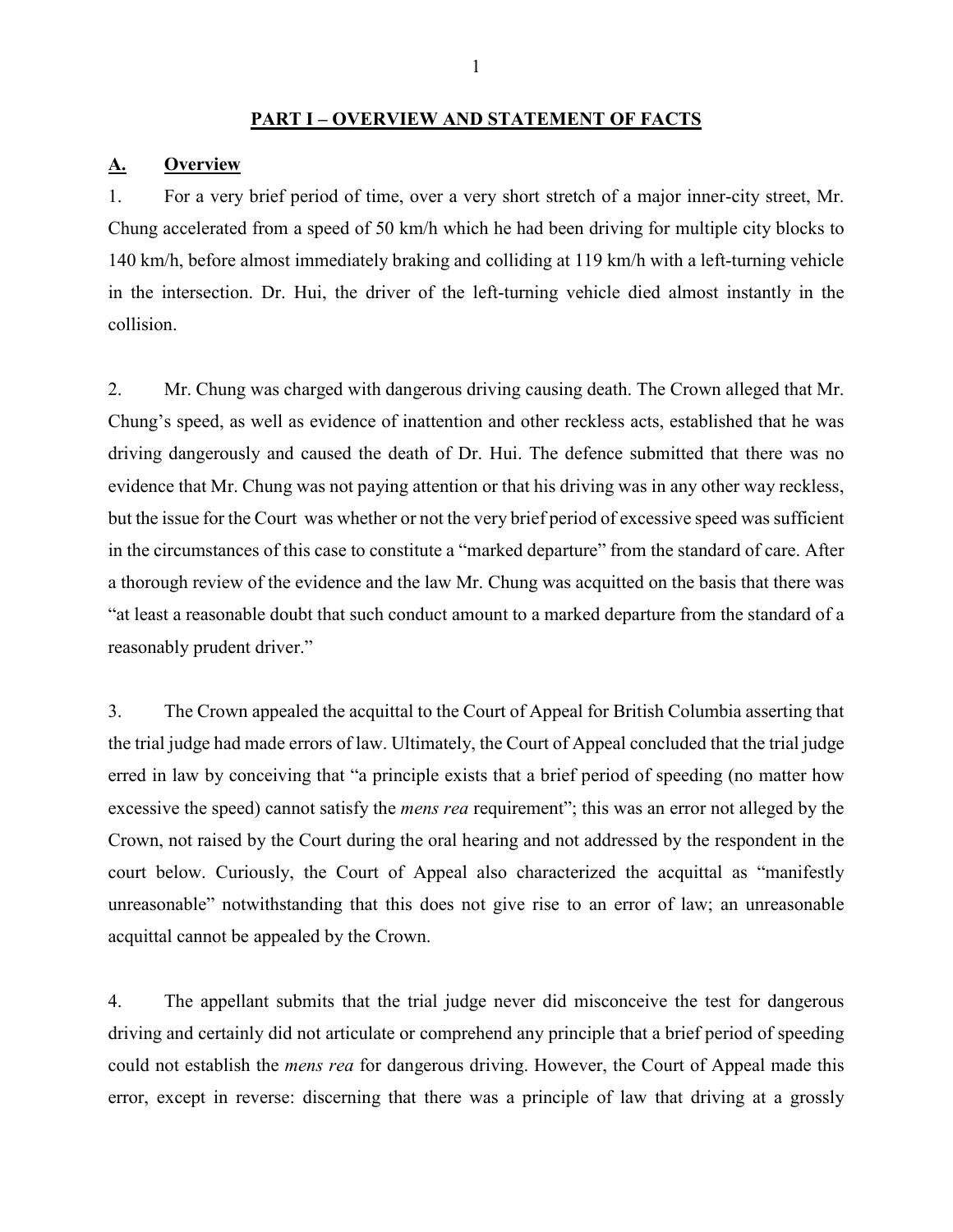excessive, no matter how briefly, would always result in a conviction for dangerous driving. With respect, no such principle of law exists.

5. The Court of Appeal entered a verdict of guilty, giving rise to an appeal as of right to this court. It is respectfully submitted that the verdict of acquittal must be restored. The trial judge made no errors of law. His findings of fact were reasonable. His assessment and analysis of the law unimpeachable. He applied the standard of proof to the facts and to the elements of the offence and was left unpersuaded that the Crown had proven the offence of dangerous driving beyond a reasonable doubt. The fact that others might thing the acquittal manifestly unreasonable permits of no remedy. The sufficiency of proof is a question for the trial judge and is not a question of law.

### **B. Statement of Facts**

6. It has never been suggested that the trial judge made any factual errors in his decision to acquit the appellant; the Crown did not make any arguments that the trial judge misapprehended any evidence. In any event, it could never be suggested that the trial judge made factual errors as the Crown cannot appeal on questions of fact. For this reason, the following statement of the facts is based on the facts as found by the trial judge.

7. On November 24, 2015, there was a car accident at the intersection of 41<sup>st</sup> Avenue and Oak Street (the "Intersection") in Vancouver. At approximately 8:54 on a Saturday morning, the appellant's vehicle, a silver Audi RS4 (the "Audi") collided at high speed with a vehicle, a red Suzuki (the "Suzuki"), driven by Dr. Alphonsus Hui. Dr. Hui died almost immediately.

8. The Intersection is a major arterial intersection in Vancouver. Oak Street runs north to south and 41<sup>st</sup> Avenue runs east to west. There are at least two lanes of travel in each direction on 41<sup>st</sup> Avenue, with extra lanes closer to the Intersection to accommodate south and north turning traffic. Oak Street has three lanes of travel in each direction and an additional left turning lane in each direction beginning close to the Intersection. The traffic that morning was light. The roads were damp but it was not raining. It was daylight and the visibility was good (Trial Reasons, at para.55, Applicant's Record ("A.R."), Vol. 1, p.13).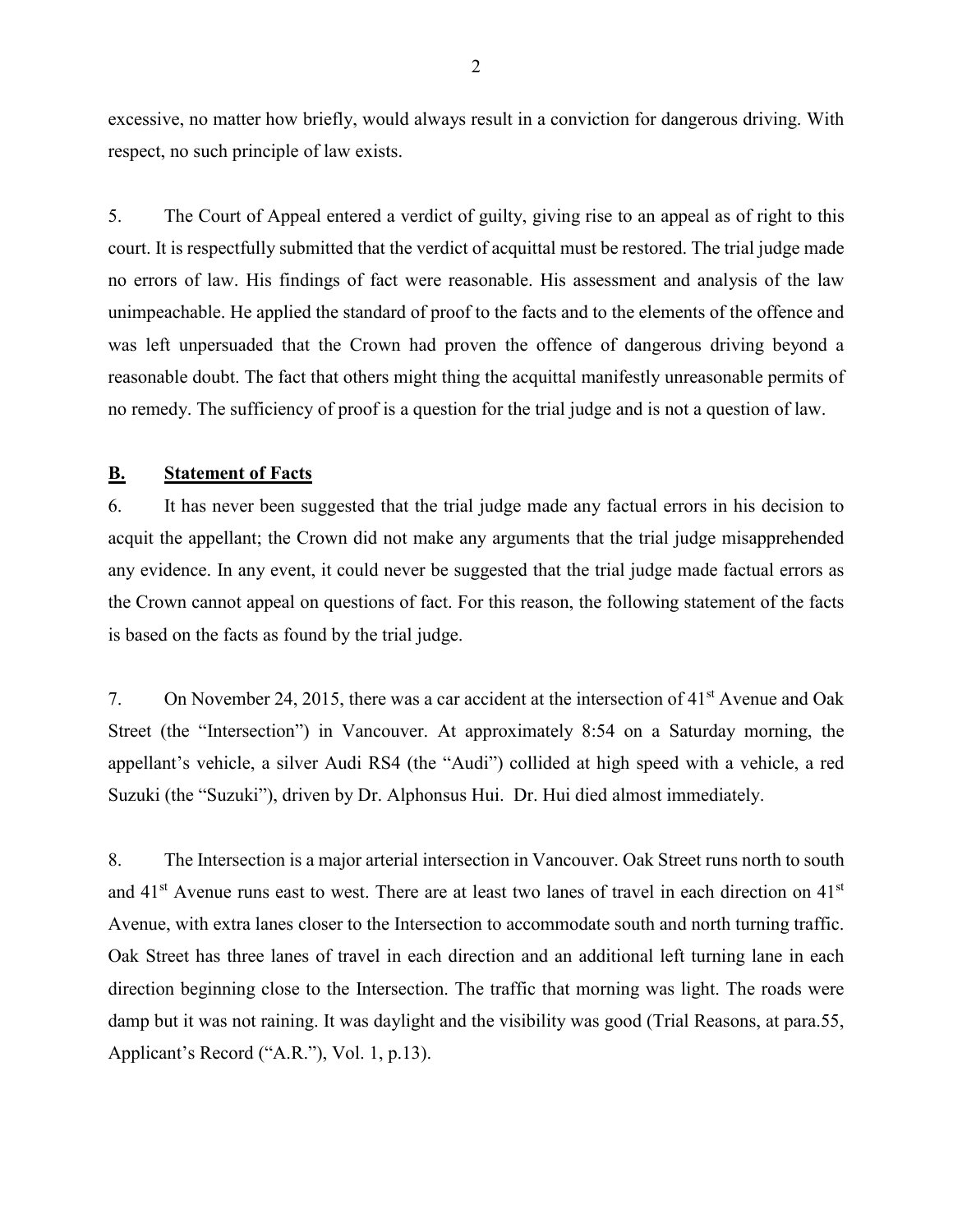9. The Intersection is a mixed commercial and residential area. There are two gas stations, a Jewish Community Centre and a nursing home at the corners of the Intersection. The posted speed limit along Oak Street is 50 km/h (Trial Reasons, at para.72, A.R, Vol.1, p.18).

10. At the time of the collision, the appellant was travelling northbound on Oak Street approaching the Intersection. Dr. Hui was travelling southbound on Oak Street. He stopped in the middle of the Intersection and began to make a left-hand turn eastbound onto  $41<sup>st</sup>$  Avenue when the Audi and the Suzuki collided. The impact of the collision caused the Suzuki to spin, become somewhat airborne, and hit a fire hydrant on the southeast corner of the Intersection (Trial Reasons, at para.3, A.R. Vol.1, p.2).

11. There were two moderately different expert opinions about the speed the appellant was driving at the time of the collision. After considering this evidence, the trial judge found that the appellant accelerated from 50 km/h to140 km/h somewhere between  $42<sup>nd</sup>$  and  $41<sup>st</sup>$  Avenue, a distance of about 27 meters.<sup>[1](#page-4-0)</sup> The trial judge found that, prior to the acceleration, the appellant was travelling at the speed limit between  $49<sup>th</sup>$  and  $42<sup>nd</sup>$  Avenue (Trial Reasons, at paras. 36, 94, A.R. Vol.1 pp.9, 22).

12. The trial judge concluded that the appellant applied his brakes as he approached the Intersection. The Audi slowed down and was travelling at 119 km/h when it collided with the leftturning Suzuki. From this evidence, the trial judge concluded that the appellant was driving at an "excessive speed" at the time of the collision (Trial Reasons, at para.94, A.R. Vol.1, p.22).

#### **The dash cam video**

 $\overline{a}$ 

13. The collision was captured on dash cam video (the "Video") on a vehicle driven by another motorist, Jimmy Hsieh. He was travelling eastbound on 41<sup>st</sup> Avenue towards Oak Street. He was in the right-hand lane preparing to make a right turn south onto Oak Street. At the time of the

<span id="page-4-0"></span> $<sup>1</sup>$  The expert at trial testified that the appellant's model of Audi was a powerful vehicle with</sup> acceleration capabilities – the expert found that it would take the Audi 4.5 seconds to accelerate from 0 to 100 km/h (Trial Reasons, at para.43).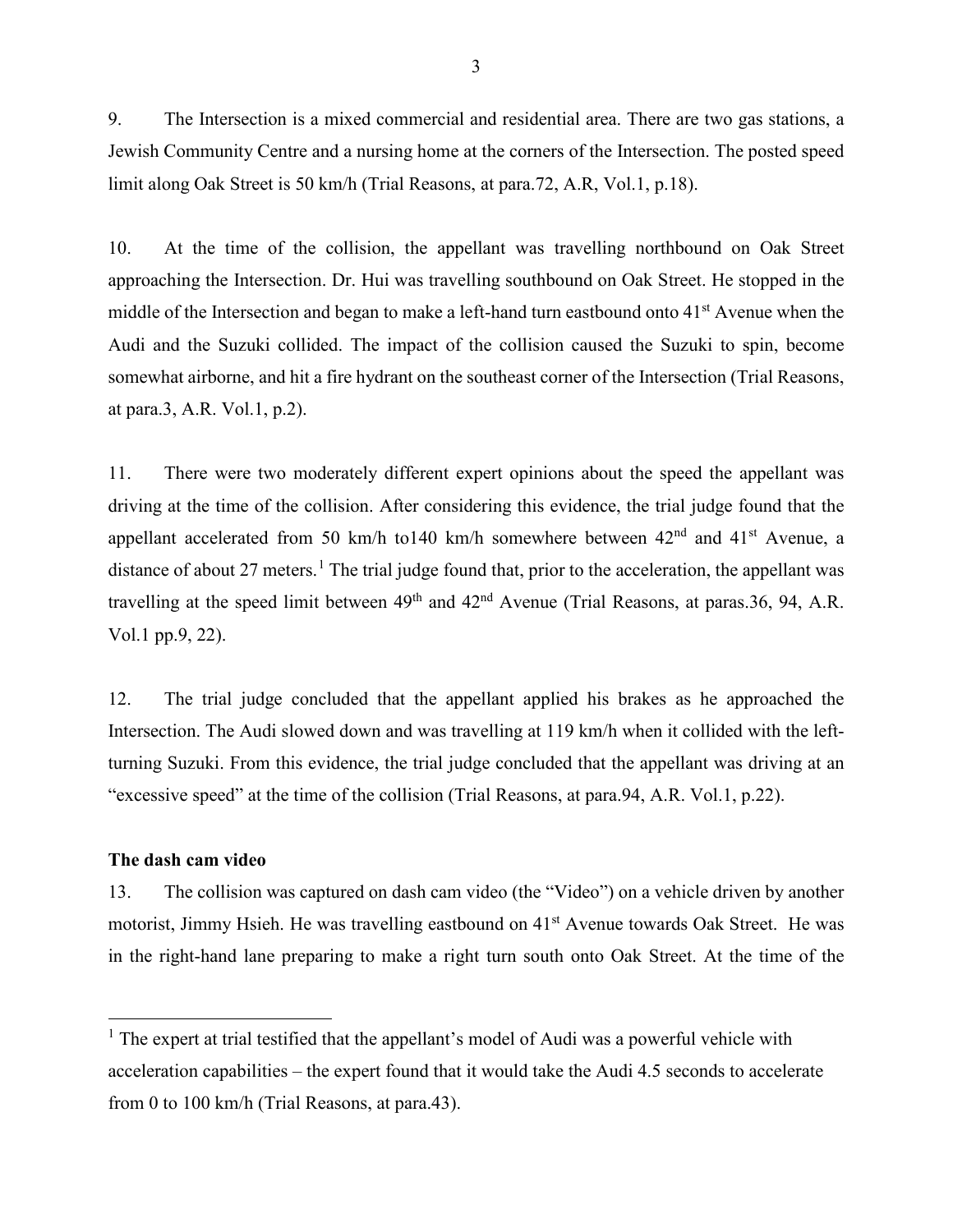collision, Mr. Hseih was looking north in order to make a safe right turn against a red light onto Oak Street.

14. The Video records a viewing angle perpendicular to the colliding vehicles. It is 20-seconds in length. The Video was entered as an exhibit at trial. There was no issue as to the authenticity of the Video. The parties relied on what was depicted in the Video to support their respective positions, and it was played in court many times. In addition, the experts had access to the Video and it was the foundation for their opinions about speed. The trial judge relied on what was depicted in the Video and stated that he had viewed the Video "on numerous occasions". He found that the quality of the Video was "very good" and that it was reliable in capturing the sequence of events before, during, and after the collision (Trial Reasons, at paras.78-80, A.R. Vol.1, p.19).

15. The Video was also played at the hearing of the Crown's appeal before the Court of Appeal and it is contained within the appellant's record before this Court (A.R. Vol.2, p.122).

16. The Video shows Dr. Hui's Suzuki arriving in the south facing eastbound turning lane at Oak Street. He was preparing to make a left-hand turn going eastbound on 41<sup>st</sup> Avenue. As he began his left-hand turn, Dr. Hui yielded to another blue or grey vehicle travelling northbound on Oak Street through the Intersection. After that vehicle travelled through the Intersection, a green Toyota, is seen travelling northbound in the curb lane of Oak Street and making a right turn eastbound on  $41<sup>st</sup>$  Avenue. As the Toyota made its right-hand turn, Dr. Hui started his left-hand turn on  $41<sup>st</sup>$ Avenue (Trial Reasons, at para.50, A.R. Vol.1, 12).

17. During this period of time, the appellant's Audi was approaching the Intersection. He was travelling in the curb lane of Oak Street behind the green Toyota. The lights at the Intersection were green for north south traffic. The Video clearly shows that the Audi's brake lights were on just before entering the Intersection. The Video then shows the Audi driving into the Intersection and crashing into the slowly turning Suzuki (Trial Reasons, at para.52, A.R. Vol 1., p.13).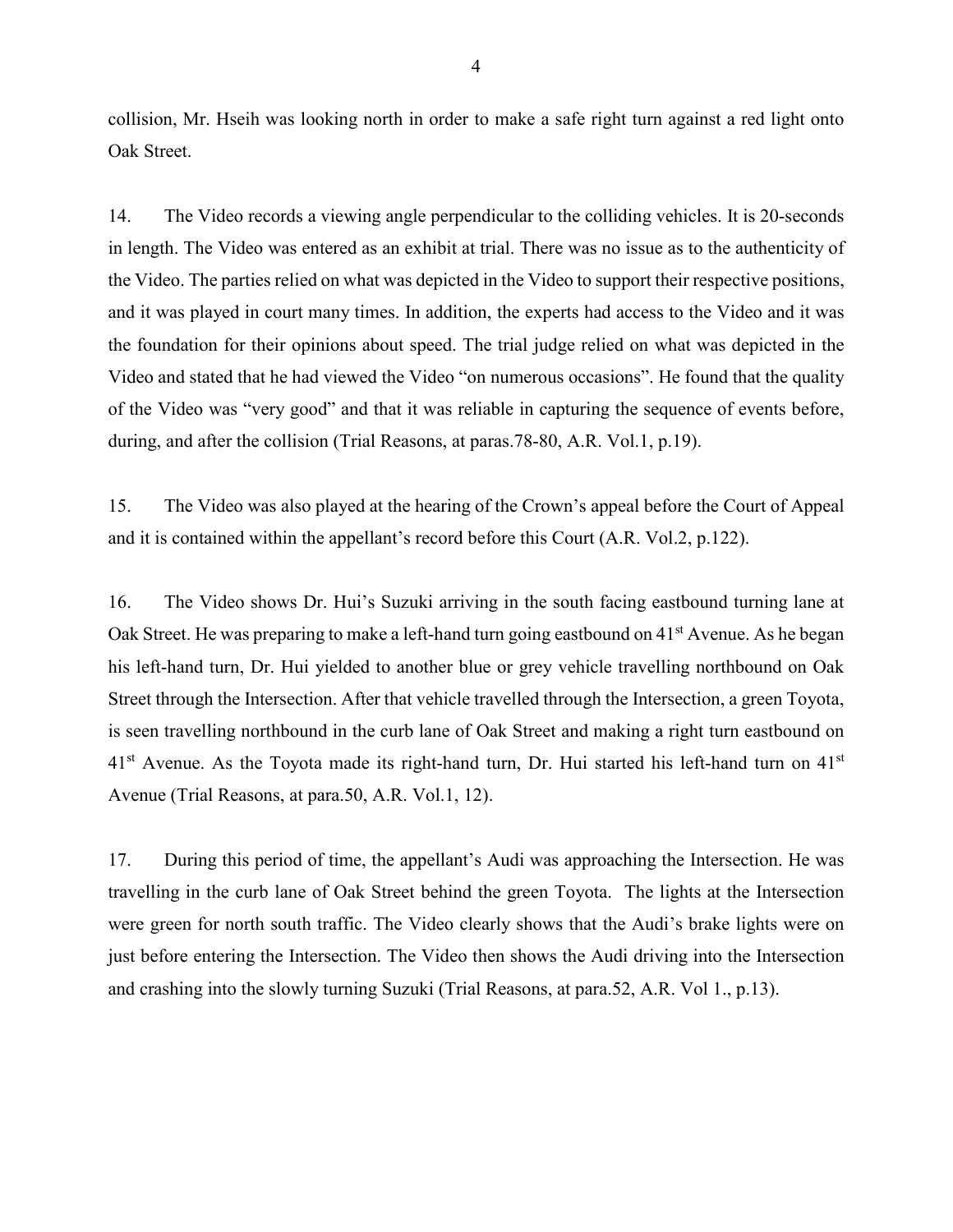### **No evidence that the appellant was "inattentive" as he drove**

18. In arguing that the appellant was guilty of dangerous driving, the Crown submitted that the appellant was not paying attention as he was driving up to and through the Intersection. The Crown argued that the appellant's lack of attention was demonstrated in three ways by how he was driving shortly before the collision: (1) the evidence established that the appellant was overtaking vehicles while driving in the curb lane of Oak Street prior to entering the Intersection; (2) that he came within a half-second of rear-ending the right-turning green Toyota; and (3) that he either did not see or could not have seen Dr. Hui's vehicle in the Intersection (Trial Reasons, at para.56, A.R. Vol.1, p.13 ).

19. The trial judge considered and rejected each of these alleged instances of inattention. On the Crown's appeal of the acquittal to the Court of Appeal, the Crown did not argue that the trial judge erred in law in rejecting the Crown's submissions about allegations of acts of inattention.

20. The trial judge first found that the evidence simply did not establish that the appellant was overtaking vehicles before the collision. Next, while the trial judge found that the appellant "came close" to rear-ending the green Toyota, the fact remained that no collision occurred. The trial judge held, based on a "careful review" of the Video which showed the appellant behind the Toyota, that it was a "close call but not indicative of any inattention on the part of the accused" (Trial Reasons, at para.97, A.R. Vol.1, p.23).

21. Finally, the trial judge found that there was no evidence that the appellant did not see Dr. Hui's Suzuki as he approached the Intersection. To the contrary, the trial judge found that the application of the brakes by the appellant as he was approaching the Intersection was evidence capable of establishing that the appellant did see the Suzuki. Moreover, the appellant's statement to a witness right after the collision ("That was a green light") led the trial judge to conclude that the appellant saw the Suzuki, but that he did not expect that Dr. Hui would turn in front of him as he had a green light and the right of way (Trial Reasons, at paras. 99-101, A.R. Vol.1, p.23).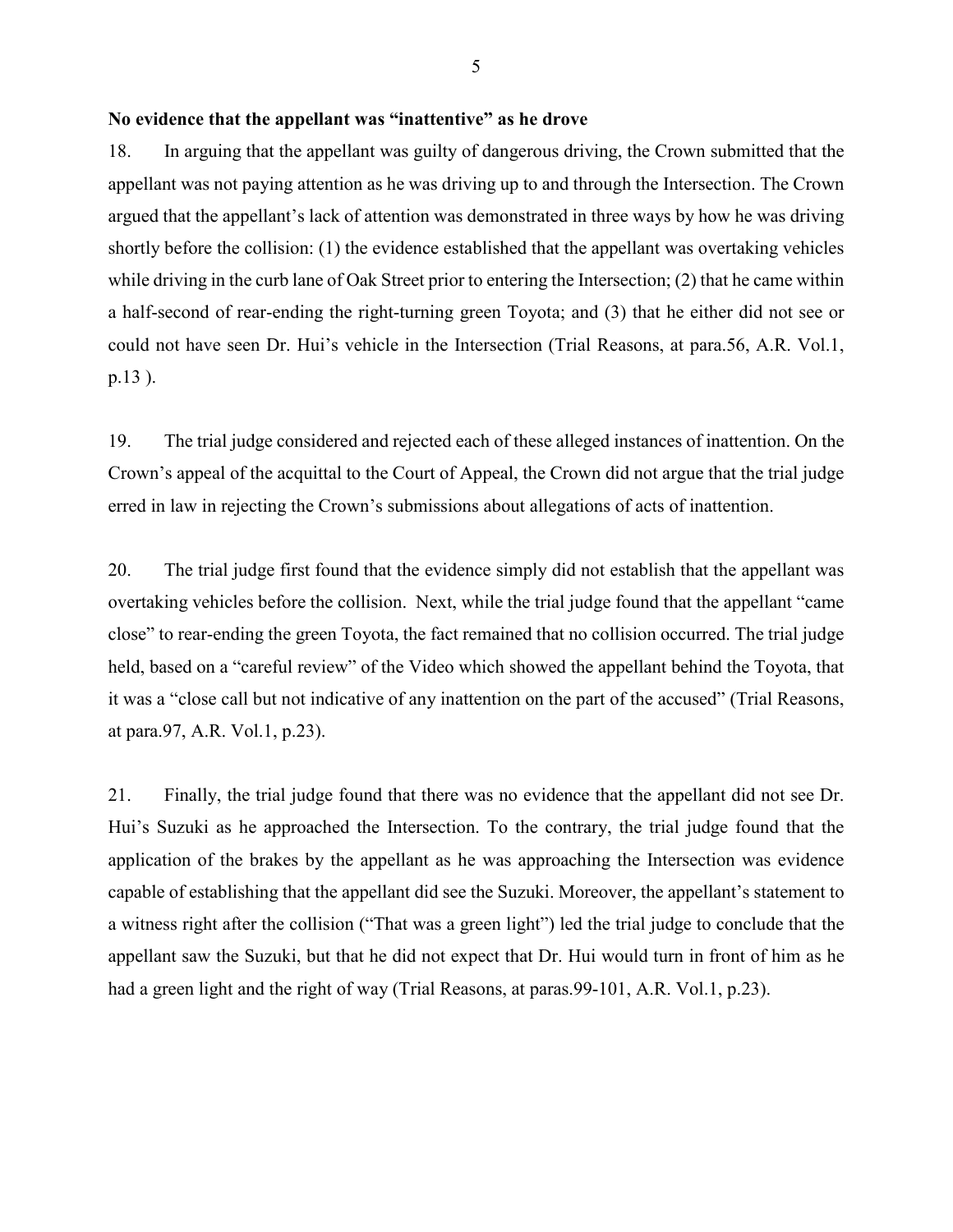**No evidence that the appellant did not have the right of way as he approached the intersection**  22. The Crown's theory of culpability was also based on the argument that the appellant's manner of driving was dangerous because the appellant had a legal duty under s.174 of the *Motor Vehicle Act,* R.S.B.C. 1996, ch.318 (the "*MVA*") to yield to Dr. Hui, who was in the Intersection making a left-hand turn. According to the Crown, Dr. Hui had the legal right of way. According to the crown, this was another fact which made the appellant's manner of driving dangerous in all the circumstances.

23. Section 174 of the *MVA* states that a person in an intersection making a left-hand turn "must" yield to approaching traffic from the opposite direction, but that the driver "may" make the left-hand turn if, having yielded to approaching traffic, they indicate their intention to make a turn.<sup>[2](#page-7-0)</sup>

24. The trial judge rejected the submission that Dr. Hui had the right of way under the *MVA*. He found that it was the appellant who had the right of way*.* The trial judge found that there was insufficient evidence to establish that Dr. Hui had, in fact, "given a signal" that he intended to turn as required by the *MVA* (Trial Reasons, at para.102, A.R. Vol.1, p.24).

25. The Court of Appeal, while being somewhat critical of the trial judge's finding that the appellant had the affirmative right of way under the *MVA*, nonetheless found that "it is probably correct to say that the evidence was insufficient to establish that Mr. Chung *did not* have the right of way." Either way, the Court of Appeal held, "the Crown's right of way argument could not succeed" (Court of Appeal Reasons, at para.26, A.R. Vol. 1, p.37 – emphasis in original). (The trial judge's conclusion about who had the right of way was, in any event, a question of mixed fact and law).

 $\overline{a}$ 

<span id="page-7-0"></span><sup>2</sup> Section 174 of the *MVA* states: **"**[w]hen a vehicle is in an intersection and its driver intends to turn left, the driver must yield the right of way to traffic approaching from the opposite direction that is in the intersection or so close as to constitute an immediate hazard, but having yielded and given a signal as required by sections 171 and 172, the driver may turn the vehicle to the left, and traffic approaching the intersection from the opposite direction must yield the right of way to the vehicle making the left turn"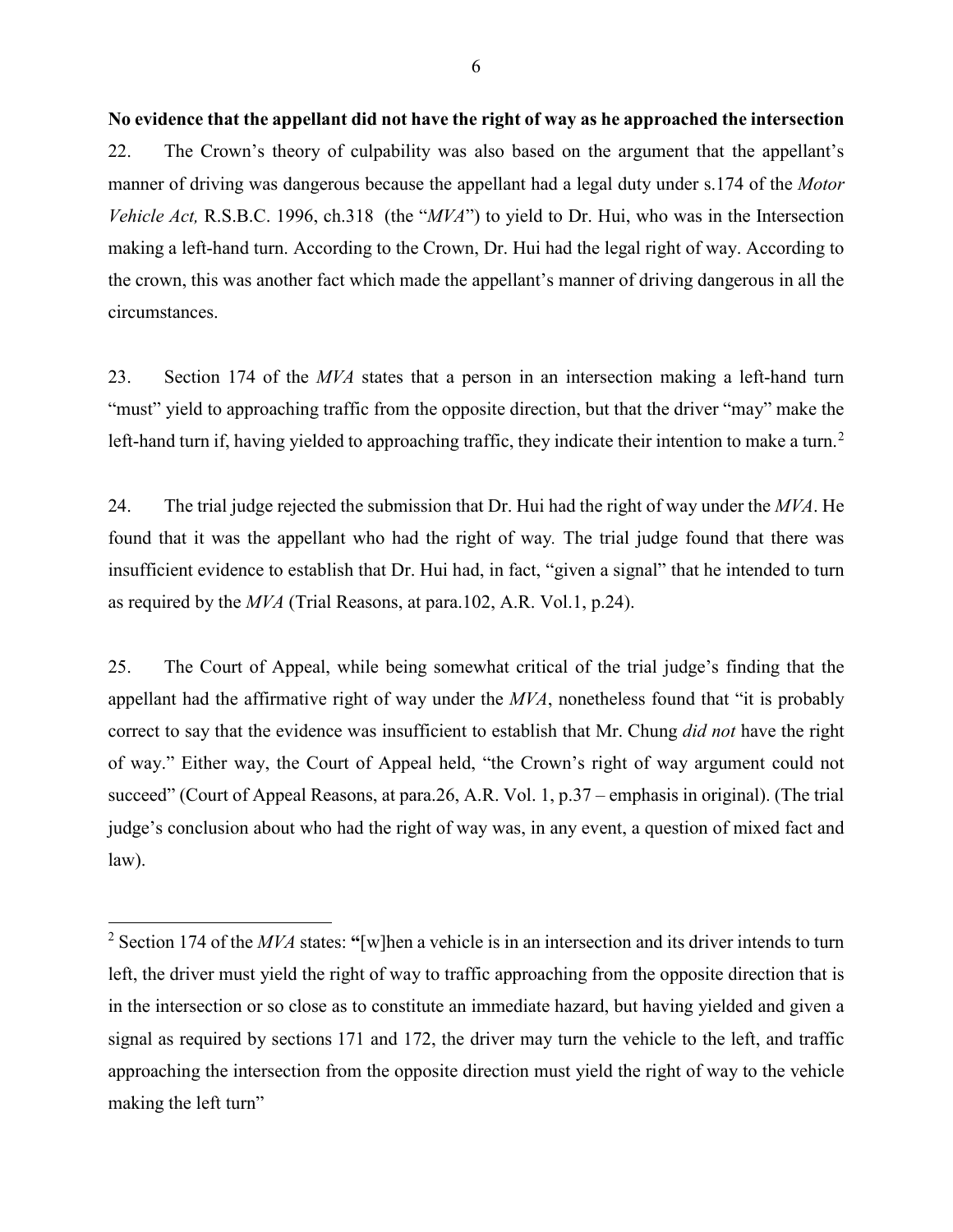#### **Excessive speed**

26. As noted above, the trial judge found that the appellant was travelling at an "excessive speed". Based on the expert opinion evidence, the trial judge found that the appellant accelerated to 140 km/h at some point between  $42<sup>nd</sup>$  and  $41<sup>st</sup>$  Avenue and, as he entered the Intersection, he applied his brakes and collided with the Suzuki at 119 km/h. Before  $42<sup>nd</sup>$  Avenue, the appellant was travelling at the posted speed limit of 50km/h.

27. The Crown's theory at trial was that the appellant's excessive speeding was **one** factor which established that the manner of driving was dangerous in all the circumstances. The Crown submitted that the appellant was guilty of dangerous driving "for a number of reasons" and it was "not just [the appellant's] speeding". The Crown argued that the appellant's reckless manner of driving was demonstrated by his overtaking vehicles before entering the Intersection and his failure to observe the rules of the road by not yielding to the Suzuki's right of way (Trial Transcript, A.R. Vol. 3, p.136, lines, 5-21). As stated above, the trial judge considered and rejected each of these factors.

28. The trial judge found that, absent the appellant's momentary and seemingly rapid acceleration one block before the Intersection, the appellant's driving was otherwise unremarkable. This conclusion was entirely reasonable and supported by the evidence of independent witnesses.

29. The trial judge considered a number of authorities, some of which support the proposition that excessive speeding alone is sufficient to establish liability for dangerous driving (Trial Reasons, at paras.103-107). From his review of these authorities and paraphrasing what was said in *R. v. St. Pierre,* 2005 BCSC 1899, the trial judge concluded that: "**generally**, where speeding is involved, there are other factors that combine with it to amount to dangerous driving" (Trial Reasons, at para.107 (emphasis added), A.R. Vol.1, p. 25). This observation is an entirely correct statement of the law.

#### **Trial Judge's Decision**

30. The trial judge relied on the leading authorities from this Court, *R. v. Beatty,* 2008 SCC 5 and *R. v. Roy,* 2012 SCC 26, in his analysis of whether the Crown had established the required elements of the offence of dangerous driving beyond a reasonable doubt (Trial Reasons, at para.58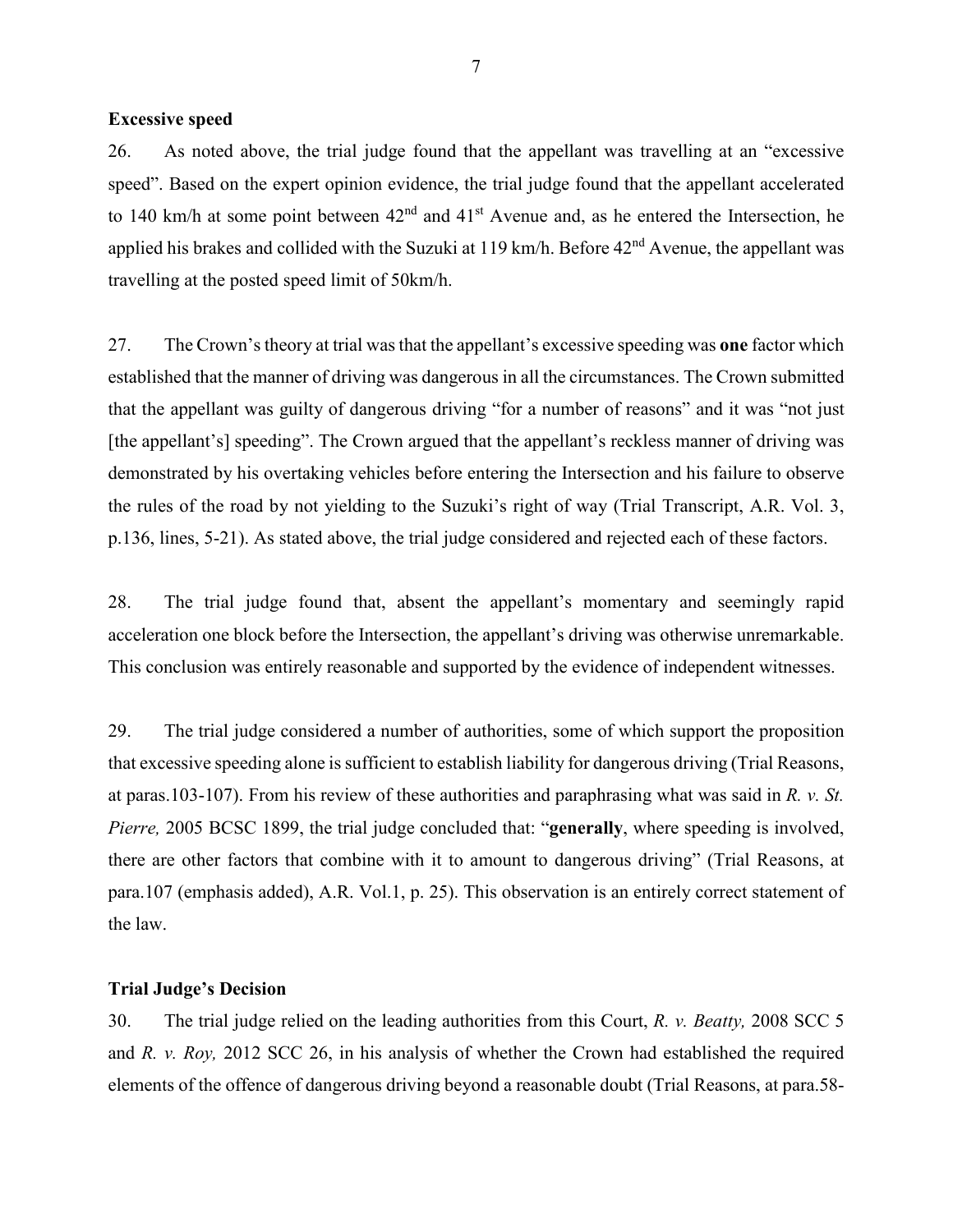66, A.R. Vo1. 1, pp.15-17). There was no suggestion in the Court of Appeal that the trial judge's analysis of this courts jurisprudence was wrong in any way.

31. As required by *Beatty,* the trial judge first considered whether the *actus reus* had been proven beyond a reasonable doubt; was the appellant's driving dangerous when considered objectively having regard to all the circumstances? The trial judge found that the appellant's momentary and sudden excessive speeding one block before reaching the Intersection was objectively dangerous in all the circumstances. A conclusion conceded by the appellant at his trial (Trial Reasons, at paras. 108-110, A.R. Vo1. 1, pp.25-26).

32. The trial judge then considered the *mens rea* for dangerous driving: was the accused's manner of driving a "marked departure from the standard of care that a reasonable person would observe in the accused's circumstances"? (*Beatty,* at para. 43). He found that the appellant's manner of driving until the point of acceleration after  $42<sup>nd</sup>$  Avenue was unremarkable. He found that the appellant was travelling at the speed limit between  $49<sup>th</sup>$  and  $42<sup>nd</sup>$  Avenue. However, it was at some point after 42<sup>nd</sup> Avenue when the appellant began accelerating momentarily reaching a speed of 140 km/h. The trial judge found that appellant braked, and then collided with the Suzuki at 119 km/h. The trial judge found that the appellant did not run any red or yellow lights, did not run any stop signs, and did not swerve into oncoming lanes. In addition, the trial judge noted that the conditions and the visibility on the road were good and the traffic was light (Trial Reasons, at para.113, A.R. Vo1. 1, p.26).

33. The trial judge concluded that the appellant's excessive speeding was momentary. This, the trial judge held, was indicative of a momentary lapse of judgment rather than a "marked departure" from the standard of a reasonable person (Trial Reasons, at paras. 114-118, A.R. Vo1. 1, pp.27-28).

34. The trial judge held that the Crown had not established the *mens rea* for dangerous driving beyond a reasonable doubt and he acquitted the appellant. Despite the tragic consequences, in the absence of being sure that the Crown had proven the *mens rea* for dangerous driving, the trial judge's duty was to acquit the appellant.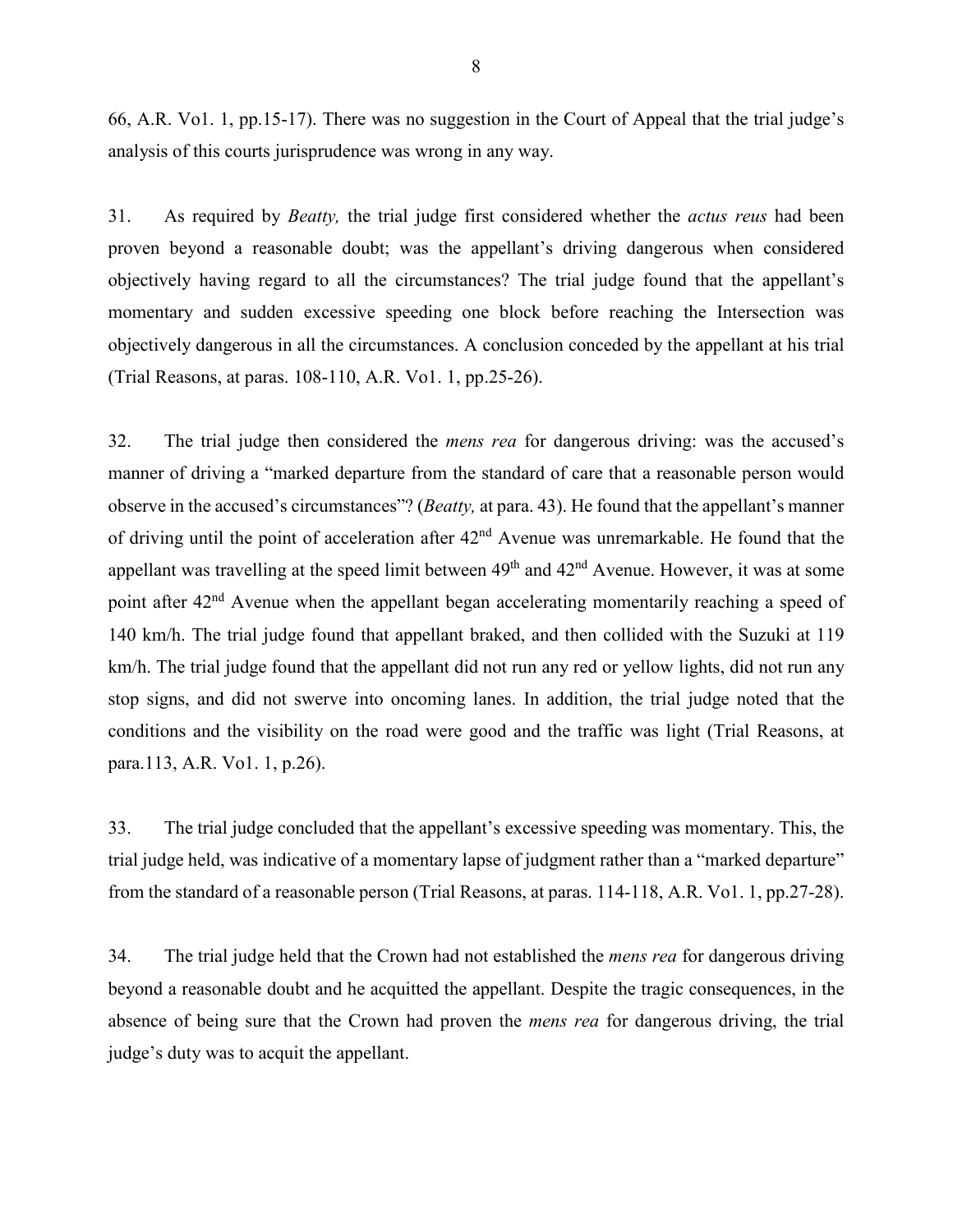## **Crown appeal against the appellant's acquittal to the Court of Appeal**

35. The Crown appealed the appellant's acquittal to the Court of Appeal for British Columbia. As set out in s.676(1)(a) of the *Code,* the Crown's right to appeal an acquittal is limited to grounds that involve a "question of law alone".

36. The Crown argued that the trial judge erred in his application of the facts to the law and that the application of a legal standard to the facts was a "question of law alone". The Crown submitted that the legal effect of the appellant's excessive speed was "indisputably dangerous" and therefore compelled the conclusion that he was guilty of dangerous driving (Appellant (Crown) Factum, A.R. Vol.1, p.66). Alternatively, the Crown argued that the trial judge erred in his application of the "modified objective test" for dangerous driving. In particular, the Crown argued that the facts of this case not only established that the appellant's conduct was a marked departure from the norm (a modified objective *mens rea*), but also, because his conduct was deliberate, they had established the "subjective *mens rea*" for dangerous driving.

37. The appellant submitted that the Crown appeal did not raise a "question of law alone" but rather was a challenge to the trial judge's verdict of not-guilty, a conclusion reached after considering all the evidence, accurately setting out the law, and properly considering the arguments advanced by the parties during the trial. The appellant argued that the Crown appeal was simply a disguised challenge to what they believed was a "unreasonable acquittal", something that the *Code* and the common law do not permit. Further, the appellant argued that it was unfair for the Crown to raise the issue of the appellant's subjective *mens rea* on appeal for that first time (i.e. the question of whether his conduct was deliberate) as that basis of liability was never advanced by the Crown at trial. The appellant argued that his acquittal should be upheld.

### **Court of Appeal's Decision**

38. The Court of Appeal (Groberman, Fenlon, Hunter JJ.A.) allowed the Crown's appeal and substituted a conviction for dangerous driving in oral reasons delivered soon after oral submissions had finished.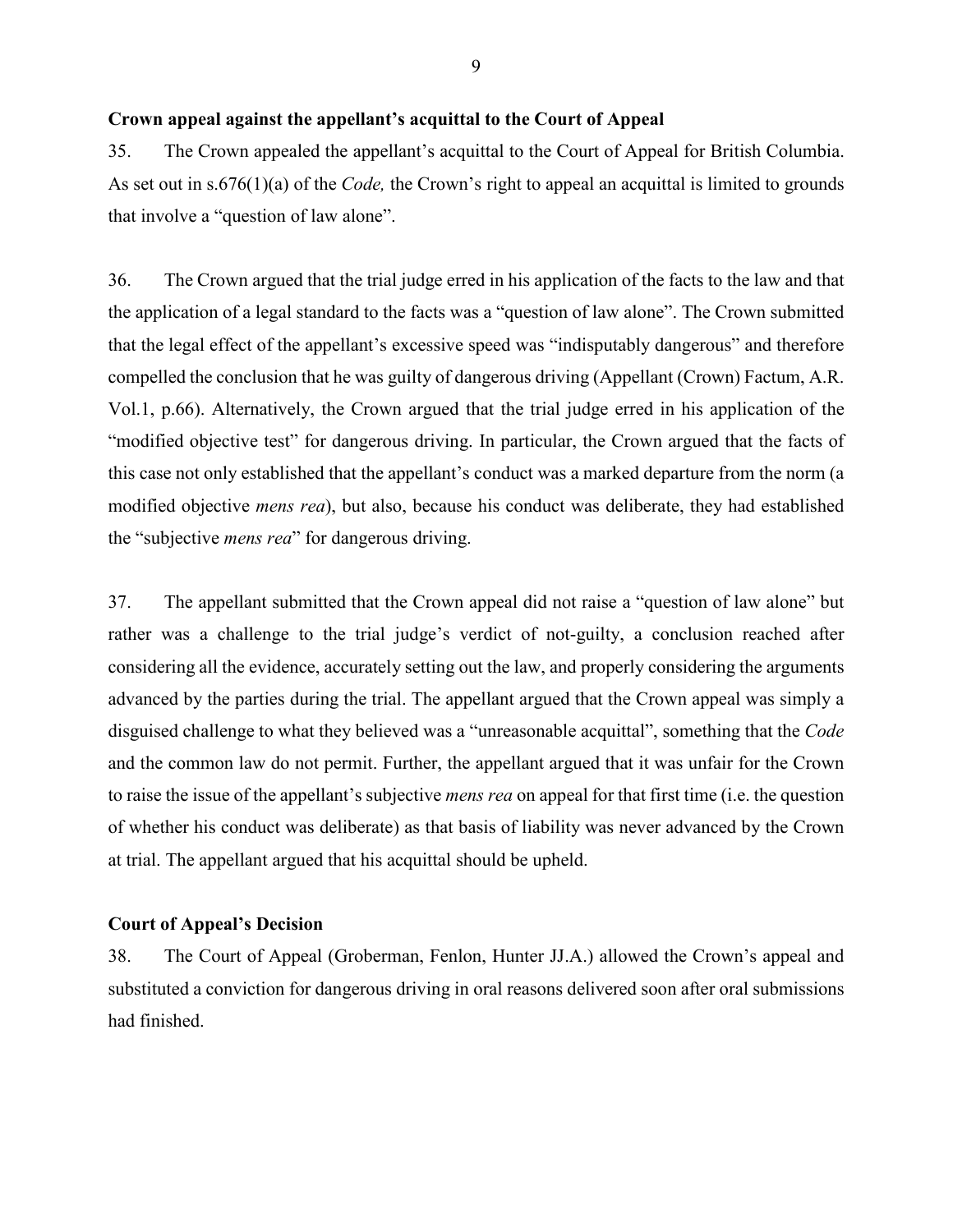39. As noted above, the Crown argued at trial that the appellant was guilty of dangerous driving for a number of reasons, with the excessive speed at which the appellant was driving being only one factor. Because the trial judge rejected all the reasons put forward by the Crown other than the appellant's excessive speed, Groberman J.A. found that "the sole issue for the trial judge was whether the rapid acceleration and excessive speed that Mr. Chung exhibited in the seconds before the accident constituted a marked departure from the reasonable driver standard" (Court of Appeal Decision, at para.27, A.R. Vo1. 1, p.37).

40. Groberman J.A. found that the trial judge's conclusion that the appellant's momentary and excessive speeding did not amount to dangerous driving was "flawed". While Groberman J.A. found that "driving *moderately* in excess of the speed limit" may not necessarily amount to dangerous driving, driving at a "*grossly* excessive speed" would result in a conviction for dangerous driving. Because the appellant was driving at a grossly excessive speed, "so wildly beyond any safe standard", Groberman J.A. found that the appellant's conduct easily met the "marked departure" standard to establish the *mens rea* for dangerous driving (Court of Appeal's Decision, at para.33, A.R. Vo1. 1, p.40). In essence, Groberman J.A. substituted his assessment of the *mens rea* for that of the trial judge.

41. In rejecting the appellant's argument that the appeal did not raise a "question of law alone" to give the Crown a right of appeal, Groberman J.A. found that the trial judge erred in principle and this amounted to an error of law. According to Groberman J.A, the trial judge misconceived the test for dangerous driving because the trial judge "conceived that a principle exists that a brief period of speeding (no matter how excessive the speed) cannot satisfy the *mens rea* requirement. No such principle of law exists and applying such a principle was an error of law alone" (Court of Appeal Decision, at para.42, A.R. Vo1. 1, p.43).

42. The appellant respectfully submits that the trial judge did not misconceive the test for dangerous driving and certainly did not articulate or comprehend of any principle that a brief period of speeding could not establish the *mens rea* for dangerous driving. However, in his analysis, Justice Groberman essentially made the same error he found the trial judge had made, except in reverse: discerning that there was principle of law that driving at a grossly excessive speed, no matter how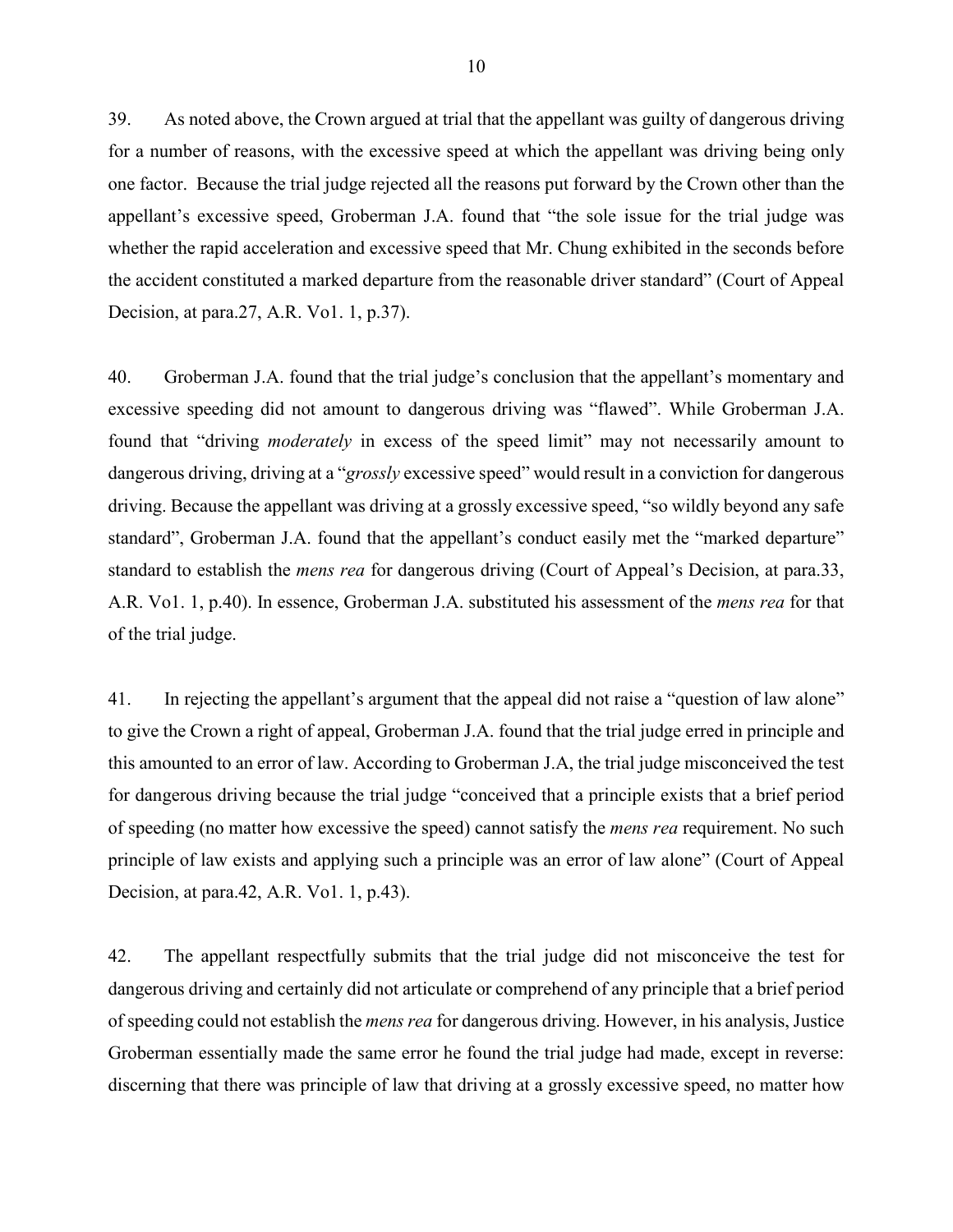briefly, would always result in a conviction for dangerous driving. With respect, no such principle of law exists.

43. Groberman J.A. addressed the alternative "subjective *mens* rea" argument advanced by the Crown. Groberman J.A. agreed that this argument amounted to the Crown "changing tack on appeal" and that he would prefer to leave that issue undecided. As he said: "there is a certain inequity in allowing the Crown to change tack on appeal. Given that this case can be decided on the basis of modified objective *mens rea*, I prefer to rest my decision on that argument, leaving undecided the question of whether it would be appropriate for the Crown to rely, instead, or in addition, on subjective *mens rea*" (Court of Appeal Decision, at para.38, A.R. Vo1. 1, p.42).

44. The Court of Appeal allowed the appeal, substituted a conviction for dangerous driving, and remitted the matter to the trial court for sentencing.

## **Before this Court**

45. On August 1, 2019, the appellant filed an appeal of the Court of Appeal's decision to substitute a conviction. The appeal pursuant to s.691(2)(b) of the *Code* grants the appellant the right to appeal if a court "enters a verdict of guilty against the person" on an appeal from their acquittal at trial.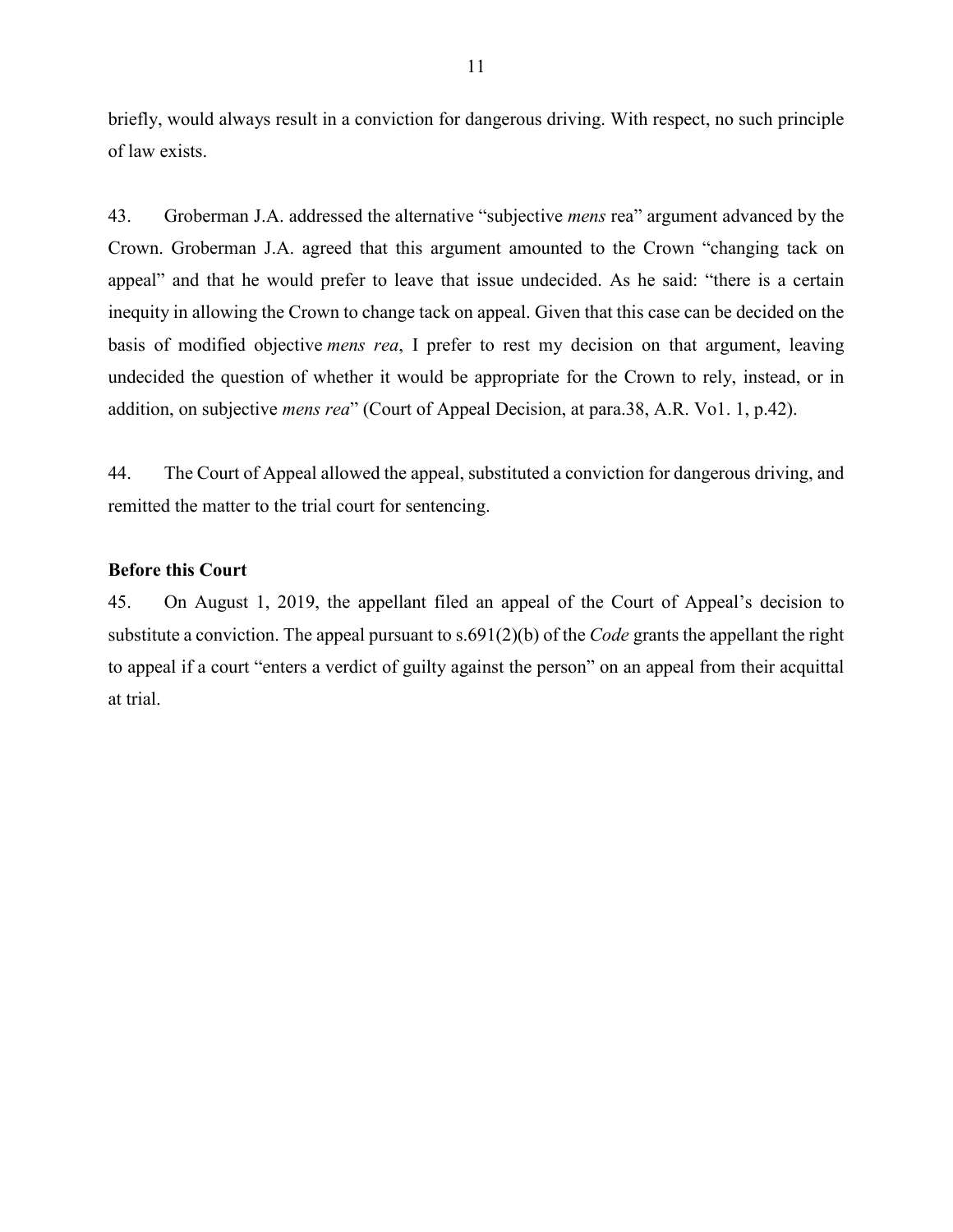# **PART II – QUESTIONS IN ISSUE**

46. The appellant appeals the Court of Appeal's decision to substitute an acquittal on the following issues:

- (1) The Court of Appeal misinterpreted the reasons for judgment and incorrectly determined that the trial judge had committed an error of law by misconceiving the test for the *mens rea* of dangerous driving;
- (2) The Court of Appeal erred in law by substituting a guilty verdict based on a theory of liability not advanced by the Crown at trial, to wit that momentary excessive speed alone was sufficient to prove the *mens rea* for dangerous driving;
- (3) The Court of Appeal did not have the jurisdiction to overturn the acquittal in the circumstances of this appeal; and
- (4) The Crown has no right to appeal an acquittal arising from the application of the legal standard to the facts.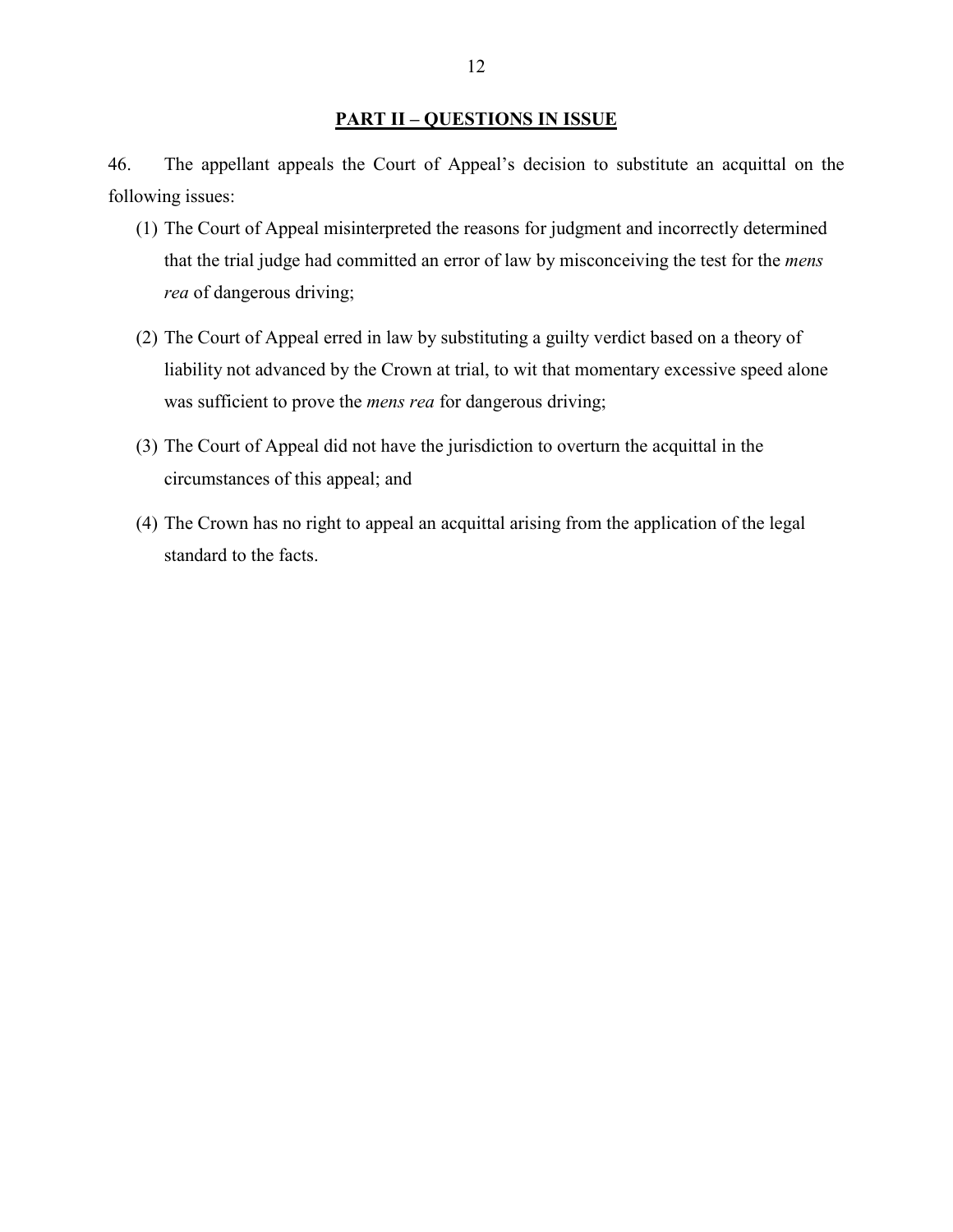#### **PART III – STATEMENT OF ARGUMENT**

## **ISSUE #1 – The Court of Appeal misinterpreted the reasons for judgment and incorrectly determined that the trial judge had committed an error of law by misconceiving the test for the** *mens rea* **of dangerous driving**

47. The Court of Appeal misconstrued and mischaracterized the trial judge's reasons for judgment, erroneously concluding that he had committed an error of law by misconceiving the test for the *mens rea* for dangerous driving. Groberman J.A. described the trial judge's error in the following way:

The judge misconceived the test that he was to apply in order to determine whether the Crown had proven the *mens rea* element of the offence. In particular, he conceived that a principle exists that a brief period of speeding (no matter how excessive the speed) cannot satisfy the *mens rea* requirement. No such principle of law exists and applying such a principle was an error of law alone. (Court of Appeal Decision, at para.42, A.R. Vo1. 1, p.43).

48. The trial judge did not articulate or apply any such principle. To the contrary, the trial judge accepted as a matter of law that excessive speed alone could amount to dangerous driving. However, he was not sure that the appellant's momentary excessive speeding in the **circumstances of this case** was sufficient to establish the *mens rea* for dangerous driving.

#### **The elements of dangerous driving**

49. The *actus reus* for dangerous driving is established when the accused's manner of driving is "dangerous to the public, having regard to all the circumstances, including the nature, condition and use of the place at which the motor vehicle is being operated and the amount of traffic that at the time is or might reasonably be expected to be at that place" (*Beatty,* at para.43). This is a purely objective assessment. There was no issue that the *actus reus* was established in this case.

50. The *mens rea* for dangerous driving is, however, different. It requires the Crown to prove beyond a reasonable doubt that the dangerous conduct constituted a "marked departure" from the standard expected of a reasonably prudent driver. As Charron J. stated in *Beatty,* "what constitutes a "marked departure" from the standard expected of a reasonably prudent driver is a matter of degree" (at para.48). The *mens rea* was in issue in this case. The trial judge concluded that the appellant's momentary and excessive speeding did not constitute a marked departure and acquitted the appellant of dangerous driving. The Court of Appeal disagreed with the trial judge's conclusion.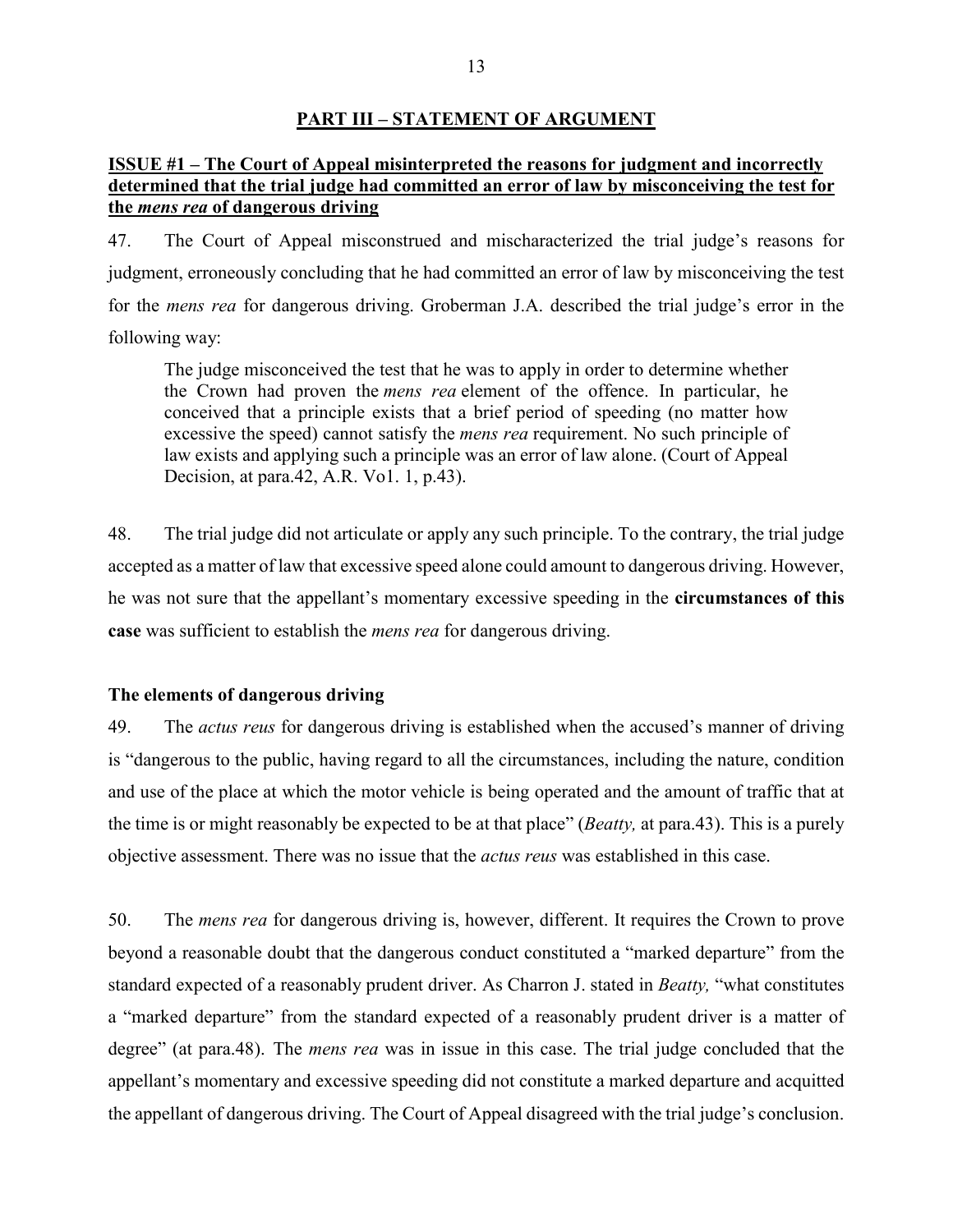51. Given that the test for the *mens rea* of dangerous driving does not permit of a 'bright-line' demarcation between a culpable and non-culpable mental state, reasonable judicial minds may well disagree about whether the *mens rea* is established on a particular set of facts. But disagreement about the application of the 'marked departure' test cannot give rise to an error of law, for if it did every acquittal could be appealed by the crown on the question of law arising from the application of the facts to the legal standard.

#### **The role of excessive speeding dangerous driving cases**

52. In some cases, based on the particular facts, courts have held that excessive speeding can be enough, in and of itself, to establish a conviction for dangerous driving. The leading and most frequently cited authority for this proposition is the Ontario Court of Appeal's decision in *R. v. Richards,* 2003 CanLII 48437. There, the Ontario Court of Appeal stated that "under certain circumstances, evidence of excessive speed, in itself, can constitute the offence of dangerous driving" (at para.9. emphasis added). In doing so, the Court relied on similar statements expressed by that Court in, for example, *R. v. M. (M.K.)* [1998 CanLII 1324 \(Ont](https://www.canlii.org/en/on/onca/doc/1998/1998canlii1324/1998canlii1324.html) CA) where it was held that "excessive speed can amount to a marked departure from the standard of care of a prudent driver".

53. In *Richards,* the Court of Appeal set aside an acquittal for dangerous driving finding that the trial judge erred in law when he stated that "evidence of speed alone is insufficient to ground a conviction" for dangerous driving" (at para.8).

54. On the other hand, some courts have held that something more than excessive speed is required to establish that the conduct in question amounted to dangerous driving (see*, R. v. Quesnel*, 1996 CanLII 2360 (BC CA)). Recently, the Saskatchewan Court of Appeal concluded that "although the authorities differ on whether excessive speed on its own can constitute dangerous driving, it is clear that evidence of excessive speed *is* a relevant consideration" (*R. v. Nahnybida,*  2018 SKCA 72, at para.54 – emphasis in original).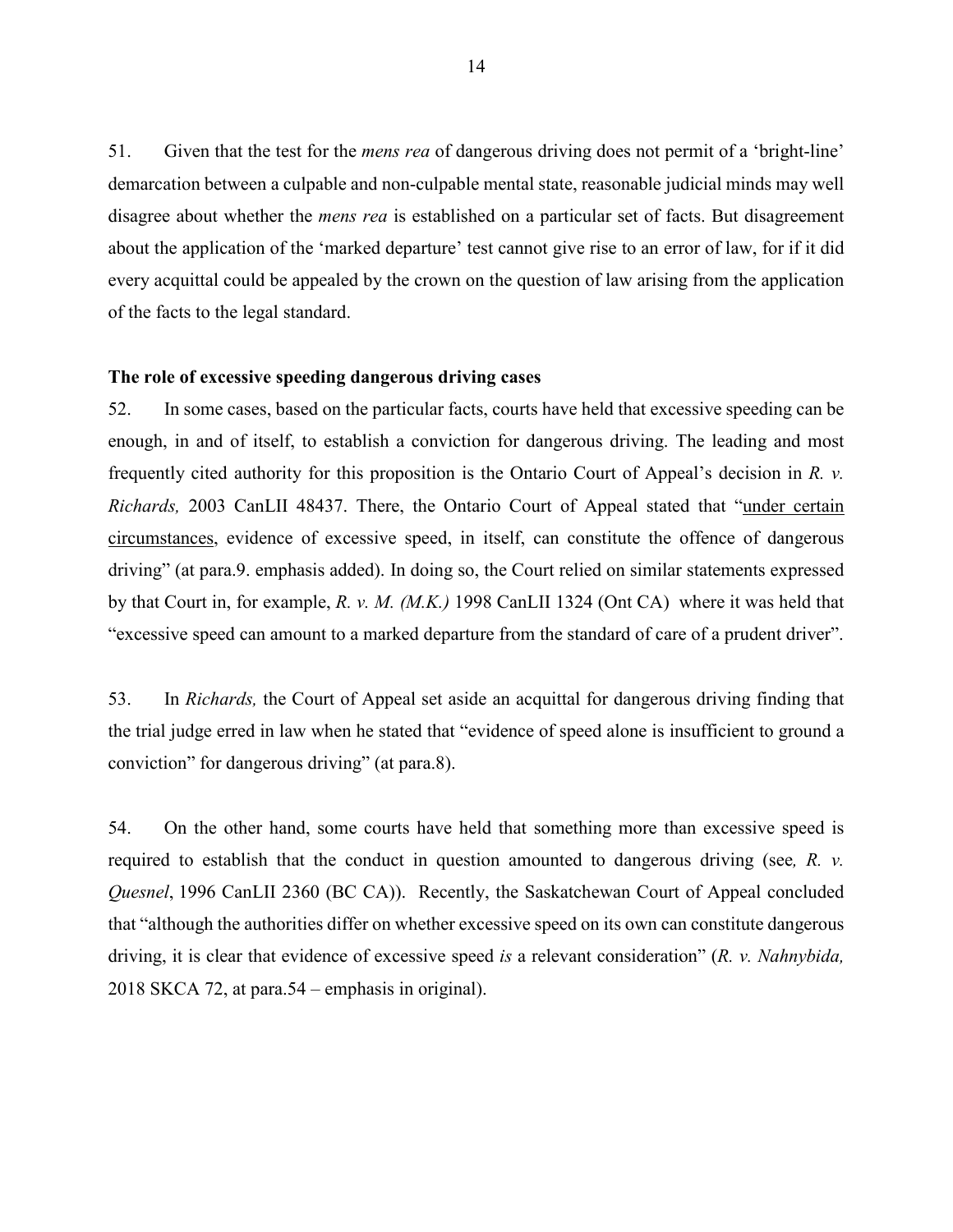### **The trial judge articulated the principles correctly**

55. In this case, the trial judge referred to the Ontario Court of Appeal's decision in *Richards.*  After a review of several authorities, he expressed the applicable legal test in this way: "generally, where speeding is involved, there are other factors that combine with it to amount to dangerous driving" (Trial Reasons, at para.107 – emphasis added). The trial judge's conclusion replicates what was said in *R. v. St. Pierre,* 2005 BCSC 1899 (a decision which was binding on him), where the court said: "[g]enerally where speeding is involved, there are other factors that combine with it to amount to dangerous driving…", (at para.21 – emphasis added).

56. In short, by using the phrase "generally" at para. 107 of his reasons, it is apparent that the trial judge accepted that in *some* cases excessive speeding alone would be sufficient to ground a conviction for dangerous driving. This was a correct statement of the law. Unlike in *Richards*, where the trial judge had concluded that evidence of speed alone is insufficient to ground a conviction, a clear error or law requiring intervention by the Court of Appeal, the trial judge unambiguously accepted that there could be cases where speed alone was sufficient to prove the offence of dangerous driving.

57. The Court of Appeal was clearly wrong in concluding that the trial judge "conceived that a principle exists that a brief period of speeding (no matter how excessive the speed) cannot satisfy the *mens rea* requirement". The trial judge articulated no such principle of law. He made no legal error in his analysis.

58. To the extent that the Saskatchewan Court of Appeal in *Nahnybida* has suggested that there is a division in the jurisprudence as to whether speed on its own can constitute dangerous driving, that apparent difference of opinion need not be addressed in this case. That is because the trial judge accepted that in some cases excessive speeding would be sufficient to establish the *mens rea* for dangerous driving. The appellant is not suggesting otherwise.

59. There is another problem with the Court of Appeal's decision: the particular error they concluded was committed by the trial judge was never raised by the Crown during the appeal. As this Court recently held in *R. v. Barton,* 2019 SCC 33*,* "[w]hen an appellate court decides to raise a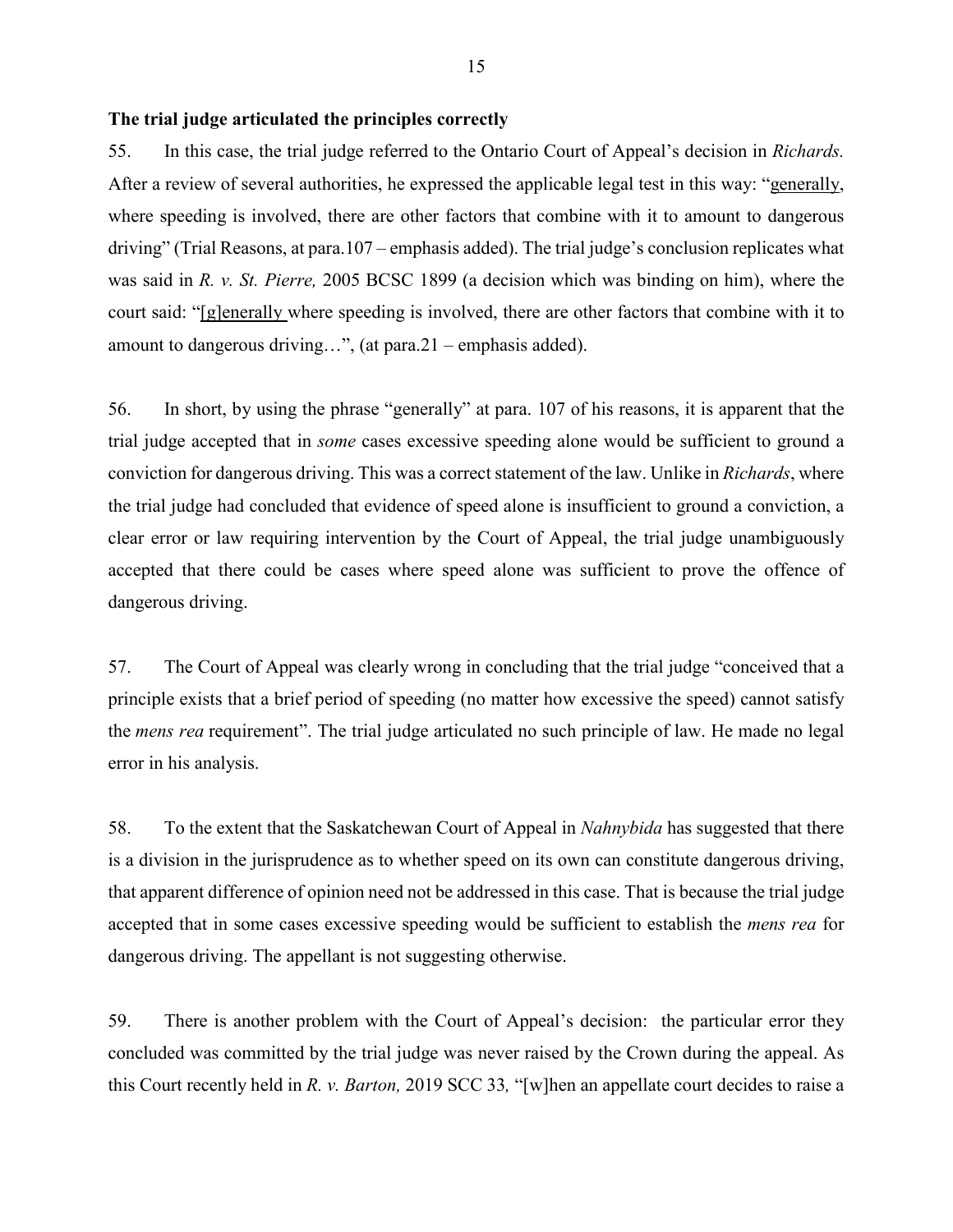new issue, it must give notice to the parties and provide them with an opportunity to respond" (at para.51). The transcript of the hearing before the Court of Appeal clearly shows that this purported error was never raised by the Court of Appeal and was therefore not addressed by either counsel for the Crown or the respondent. In fact during the oral hearing the Court stated:

And isn't that really the **only** question in the case? Whether or not driving at a hundred and forty kilometres an hour in the city, approaching a busy intersection, represents a marked departure from the norm that can be expected of a reasonably prudent driver. A.R. Vol. II page 46 lines 6-11

This question, and the submissions that followed, show that the Court of Appeal was focussed on the reasonableness of the verdict and not on any extricable error of law – certainly not the error of law that they ultimately relied upon to overturn the acquittal.

60. No notice was ever provided. Instead, the Court of Appeal substituted a conviction from the bench at the hearing of the appeal, based on an argument never made by the Crown, and for which the appellant never had an opportunity to address. This is itself an error in law.

61. On appeal, the Crown argued that the trial judge erred in applying the law to the facts and that he erred in failing to consider the question of the appellant's subjective *mens rea* for the offence. The Crown never argued that the trial judge misconceived the test for dangerous driving by divining a principle of law that does not exist. The Court of Appeal decided the case based on a "new issue" and the parties should have been given an opportunity to respond. Obviously, however, the Crown never raised it as an issue because it was not an issue. The Court of Appeal made something out something, that was not in fact or law something.

62. The appellant is not seeking to remit the matter back to the Court of Appeal as it would serve no practical purpose at this stage. However, the manner in which the Court raised the new issue of the trial judge's purported error of law – which was erroneous and contradicted by what the trial judge said in his reasons – shows the risks when an appellate court raises a new issue at the hearing of the appeal without the benefit of any submissions from the parties. Had the Court of Appeal provided the parties with an opportunity to respond to this new issue, the Court could have avoided falling into error.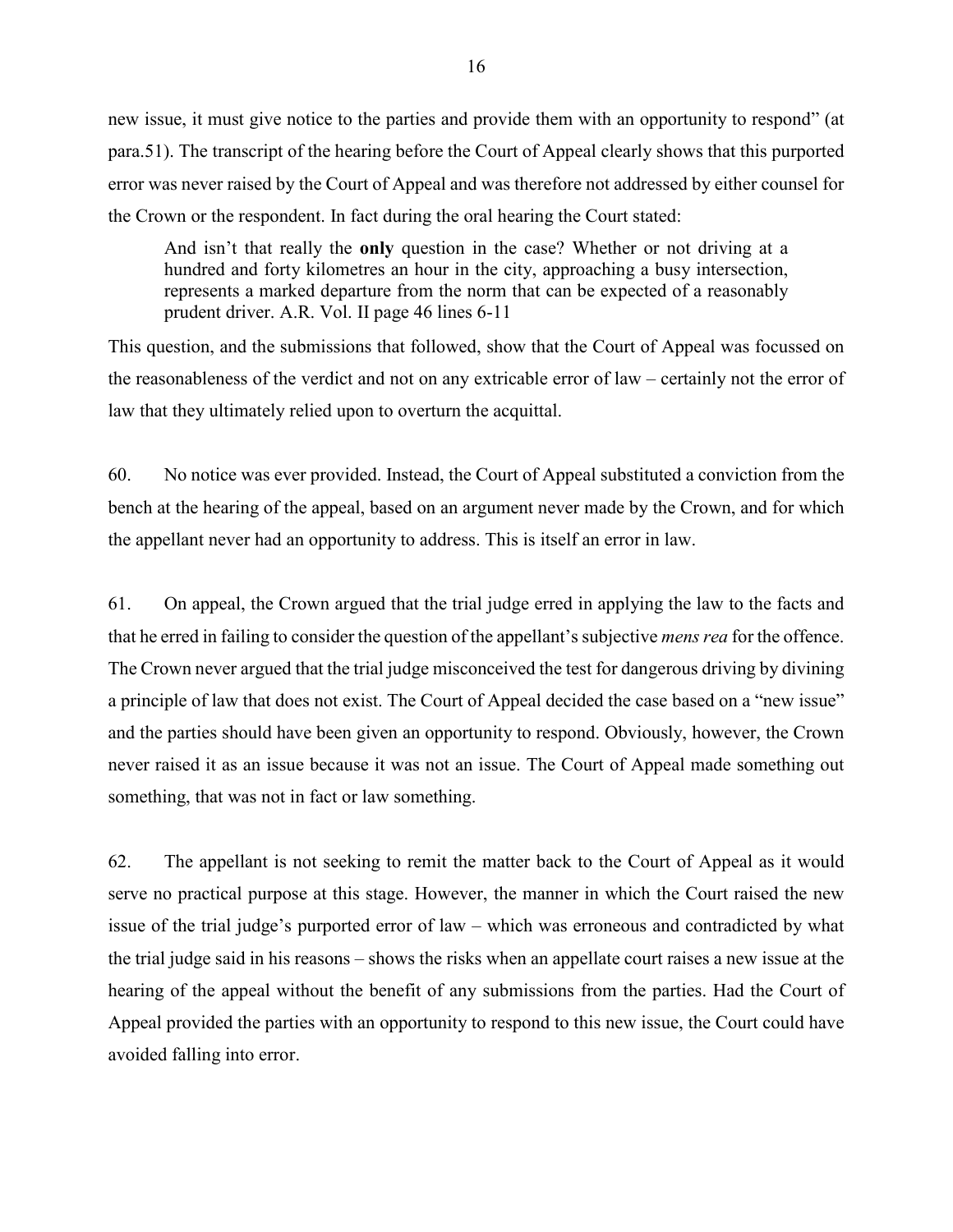63. Simply put, under the guise of finding an error of law the Court of Appeal substituted its own view of the evidence without showing any real error by the trial judge. (see, *R. v. R.E.M.,* 2008 SCC 51). Without question the trial judge did not commit the error of law as suggested by the Court of Appeal. The trial judge committed no errors of law and the verdict of acquittal should be restored.

### **ISSUE #2 – The Court of Appeal erred in law by substituting a guilty verdict based on a theory of liability not advanced by the Crown at trial, to wit that momentary excessive speed alone was sufficient to prove the** *mens rea* **for dangerous driving**

64. The basis on which the Court of Appeal substituted a guilty verdict in this case – that the appellant's excessive speeding was enough to constitute dangerous driving – was not a theory of liability advanced by the Crown at trial. The Court of Appeal singled out the appellant's excessive speed in establishing the appellant's guilt. The common law rightly prohibits the Crown advancing a new theory of liability on appeal that was not advanced at trial (*Barton,* at para.47).

65. The appellant's excessive speed was relied on by the Crown at trial as one fact, in addition to other factors, which the Crown argued established that the appellant was guilty of dangerous driving. The Crown never based its case on the appellant's excessive speeding alone; the Crown explicitly argued at trial that it was "not just speeding". They submitted that the appellant's reckless conduct and inattentiveness while driving, **in addition** to excessive speed, was dangerous driving. As set out above, the trial judge held that the acts of inattentiveness or recklessness, other than speeding, were not proven by the evidence.

66. In contrast, the Court of Appeal relied on the appellant's excessive speeding through the Intersection **alone** to establish his guilt, a theory of liability not advanced by the Crown at trial. The Court of Appeal held that the "focus of the Crown's case at trial was on Mr. Chung's decision to travel at a grossly excessive speed" (Court of Appeal's Decision, at para.37, A.R. Vo1. 1, p.42). As noted above, the Crown argued that several factors, including the appellant's excessive speed, constituted dangerous driving.

67. Even if the appellant's excessive speed was the "focus" or the central part of the Crown's case, it certainly could not be said that speeding alone was the Crown's theory of liability advanced at trial. For the Court of Appeal the appellant's excessive speed through the Intersection was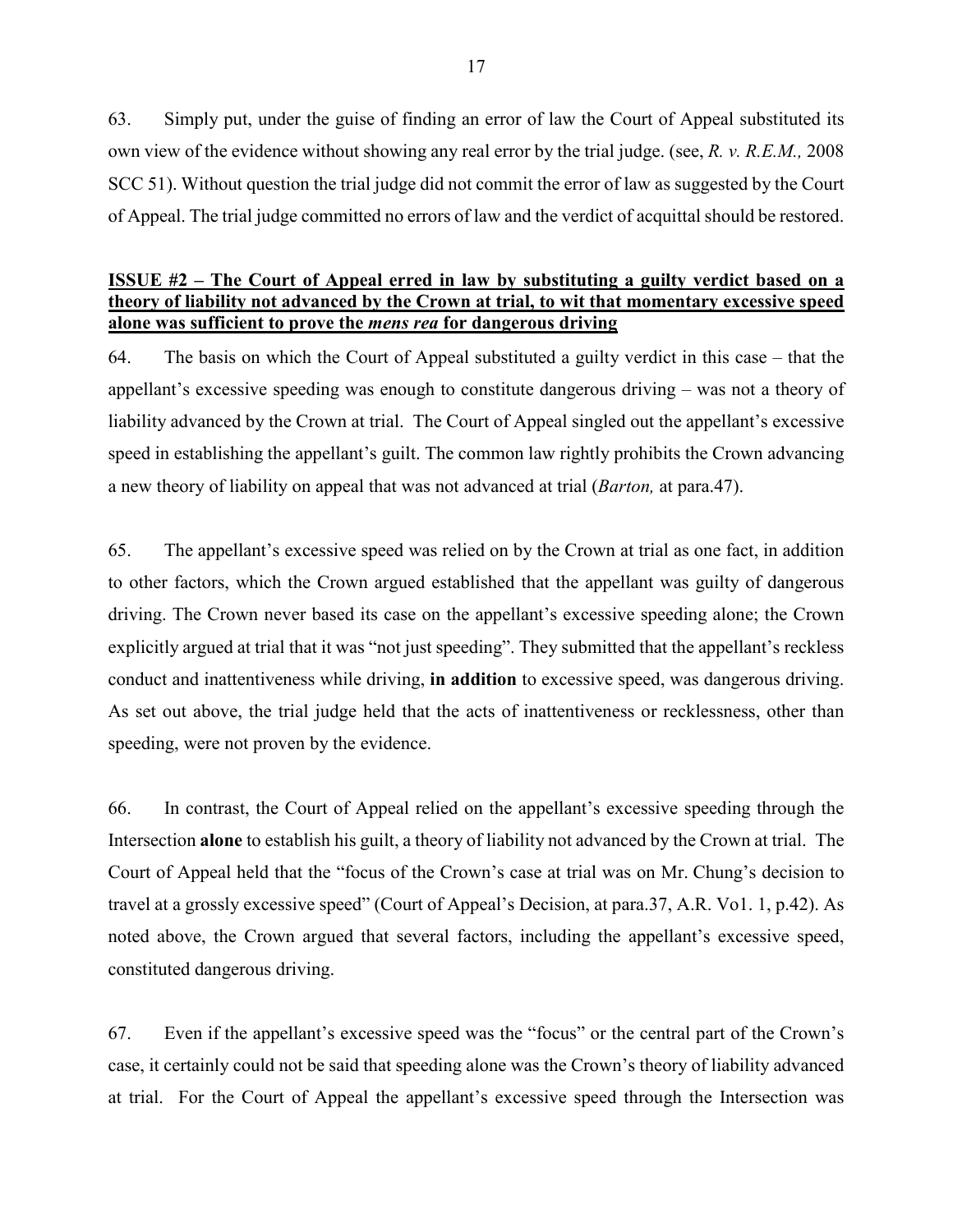dispositive of the appeal: "the conduct of Mr. Chung in this case was very clearly a marked departure from the standard of the reasonable driver. While he was not inattentive to his driving, *his speeding* was so wildly beyond any safe standard that it is appropriately branded as criminal" (Court of Appeal's Decision, at para.39 (emphasis added), see also, paras.40, A.R. Vo1. 1, p.42).

68. By singling out of the appellant's excessive speed, the Court of Appeal effectively raised a new theory of liability, which is prohibited under principles of double jeopardy enshrined in s. 11(*h*) of the *Charter:* a "Crown appeal cannot be the means whereby the Crown puts forward a different case than the one it chose to advance at trial" (*Barton,* at para.47, citing Doherty J.A. in *R. v. Varga* (1994), 180 O.R. (3d) 784, at p. 792 (C.A), at 793).

69. The appellant submits that this is another reason why the acquittal should be restored.

## **ISSUE #3 – The Court of Appeal did not have the jurisdiction to overturn the acquittal in the circumstances of this appeal**

70. This Court has cautioned that an allegation of legal error cannot be used as a means to question the trial judge's reasoning process and thereby attack the reasonableness of the verdict (*R. v. J.M.H.,* 2011 SCC 45, per Cromwell J. at paras 25-27). The real disagreement between the Court of Appeal and the trial judge rests on the *degree* of the appellant's excessive speeding and whether it was enough in all the circumstances to establish his guilt for dangerous driving. This was a matter for the trial judge and whether the standard of persuasion beyond a reasonable doubt had been met. An acquittal cannot be set aside on the basis that it is not supported by the evidence. It was not an error of law for the trial judge to have determined that he was not sure the momentary excessive speed in this case was a sufficient marked departure to establish the *mens rea* for dangerous driving.

71. Whether or not the manner of driving in any given case constitutes a "marked departure" is "a matter of degree". The matter of sufficiency of proof is a question for the trial judge and is not a question of law (*R. v. Sunbeam Corp. (Canada) Ltd*., [1969] S.C.R. 221; *R. v. Poirier*, [1998] 1 S.C.R. 24).

72. The appellant's position in this respect is supported by *R. v. Blostein,* 2014 MBCA 39, where the Manitoba Court of Appeal dismissed a Crown appeal from acquittal in a dangerous driving case.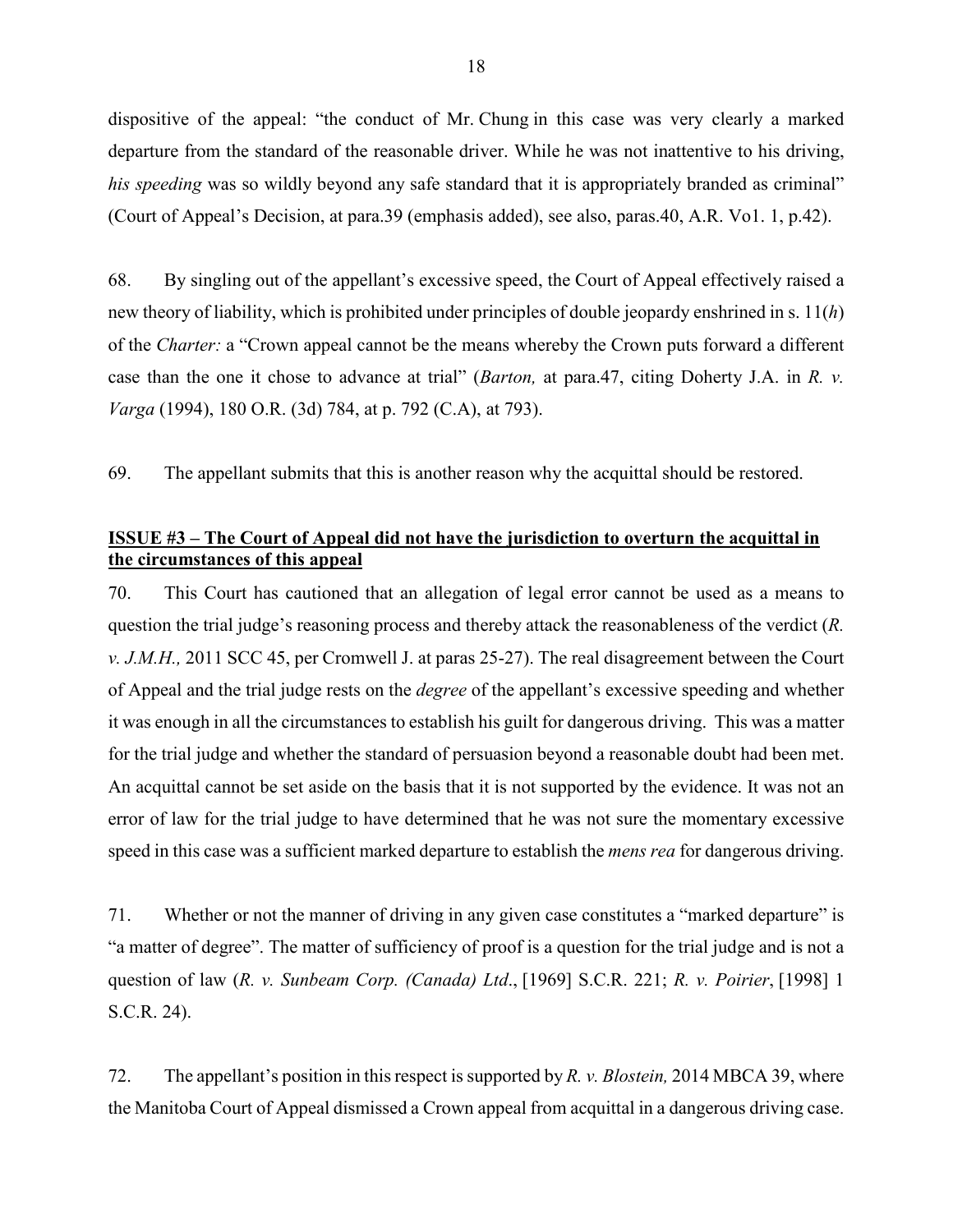In that case, the Crown argued, among other things, that the appellant's excessive speed in a construction zone amounted to dangerous driving and the trial judge was not alive to the special care and attention required for driving in construction zones. The Court of Appeal dismissed the appeal finding that it did not raise an error of law. In so doing, the Court of Appeal held that the trial judge applied the correct legal test for dangerous driving and made findings of fact that were open to him. As the Court held: "[a] judge's assessment of the sufficiency of the evidence as to whether the driving was, in the particular context, a marked departure from the standard of care expected from a reasonable person is not a question of law for the purposes of  $s.676(1)(a)$  of the *Code*" (at para.22).

73. The appeal was no different. The trial judge applied the correct legal principles. He considered the evidence and made findings of fact that were open to him. The question of whether the evidence was sufficient to establish guilt was for the trial judge to determine and did not raise an error of law.

74. The trial judge's decision in this case must also be understood in the context of the Crown's position at trial (see, *R. v. Alves,* 2014 SKCA 82, at para. 30, holding that in assessing whether a trial judge erred it is was important to determine "how the Crown structured its case"). As noted above, the Crown's position at trial was that it was "not just" the excessive speed, but other factors which established dangerous driving. He found these other factors were not established on the evidence. The trial judge's decision to acquit the appellant was not only based on a correct application of legal principles, it was responsive to the evidence adduced and the positions advanced by the parties at trial.

75. The appellant submits that the Crown appeal never properly alleged an error of law alone. The Crown appeal always was an attempt to challenge the reasonableness of the acquittal  $-$  a challenge not available to them because it does not raise a question of law alone. As noted above, the test for what constitutes a 'marked departure' in the analysis of the *mens rea* for dangerous driving is a "matter of degree". This never can be a dichotomous standard such that the analysis is either correct or wrong in law. Before convicting the trial judge must be sure, close to certain, that the degree of departure from the standard expected of a reasonably prudent driver is sufficient to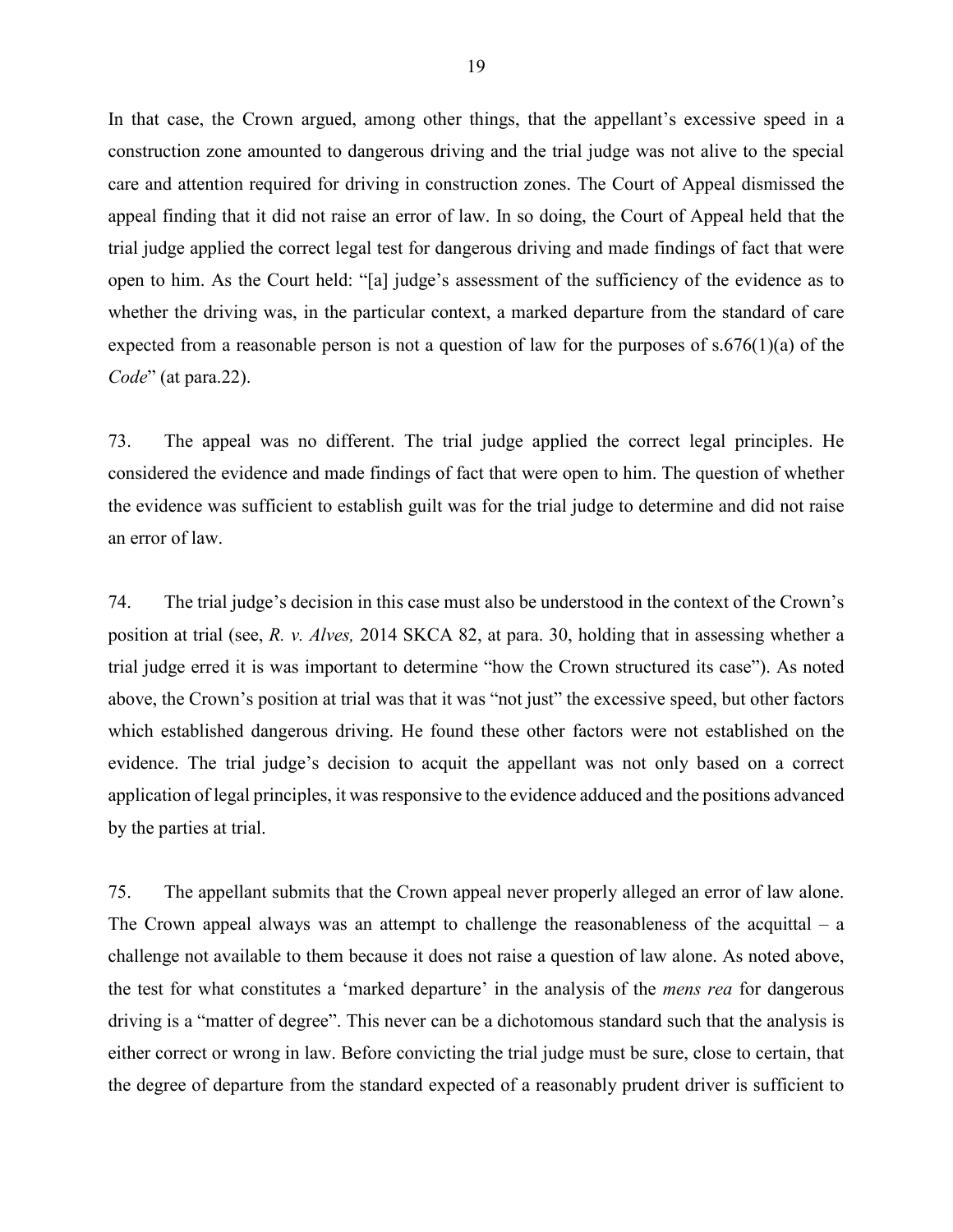justify a conviction. That application of the legal standard of proof to the facts and the law never gives rise to a question of law alone.

## **ISSUE #4 – The Crown has no right to appeal an acquittal arising from the application of the legal standard to the facts**

76. Aside from the issues addressed above in relation to the Court of Appeal's decision, the appellant expects the Crown will attempt to support the order it obtained before the Court of Appeal by reasserting the grounds it argued below. The Crown will assert, as it did before the Court of Appeal, that the application of the facts to the law, particularly the application of the facts to the elements of the offence and standard of proof, are questions of law upon which it has a right of appeal. The Crown will similarly argue that the legal effect of the facts is a question of law (see, Appellant (Crown) Factum, A.R. Vol.1, p.62, at para.34, p.66, at para.48).

77. The Crown's true complaint is with the trial judge's global assessment of the evidence and his decision that the Crown had failed to meet its onus on the element of a "marked departure". These are not matters upon which the Crown could have appealed. Without there being a proper question of law alone before this Court or before the Court of Appeal, the Crown has no right of appeal and the acquittal must be restored.

## **The Crown's limited right to appeal acquittals**

78. Because appeals are creatures of statute, the wording of the statutory provisions in question and ordinary principles of statutory interpretation determine appellate jurisdiction (*R.C. v Quebec (Attorney General) R v Beauchamps*,2002 SCC 52, at para. 11).

79. In indictable matters, s. 675(1) of the *Code* provides a convicted person with very broad grounds of appeal:

A person who is convicted by a trial court in proceedings by indictment may appeal to the court of appeal

(a) against his conviction

(i) on any ground of appeal that involves a question of law alone,

(ii) on any ground of appeal that involves a question of fact or a question of mixed law and fact, with leave of the court of appeal or a judge thereof or on the certificate of the trial judge that the case is a proper case for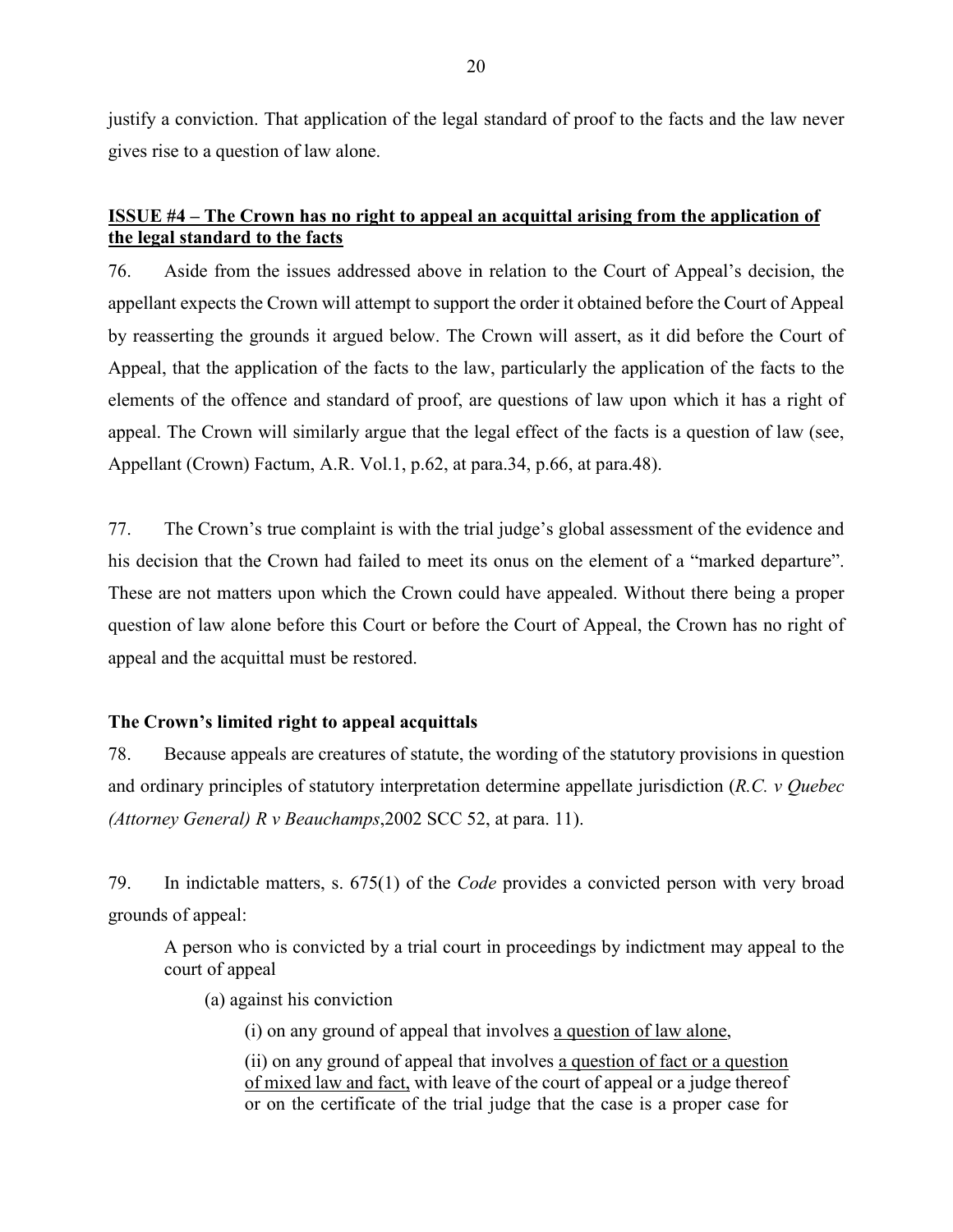appeal, or

(iii) on any ground of appeal not mentioned in subparagraph (i) or (ii) that appears to the court of appeal to be a sufficient ground of appeal, with leave of the court of appeal; …

80. In obvious contrast, s.676(1)(a) provides the Crown a much more limited right to appeal a verdict of acquittal on grounds that involve questions of "law alone":

The Attorney General or counsel instructed by him for the purpose may appeal to the court of appeal

(a) against a judgment or verdict of acquittal or a verdict of not criminally responsible on account of mental disorder of a trial court in proceedings by indictment on any ground of appeal that involves a question of law alone;

81. This legislative scheme demonstrates that Parliament expressly chose to distinguish between: (1) questions of fact; (2) questions of mixed fact and law; and (3) questions of law alone. Obviously, Parliament intended to allow an accused to appeal on questions of fact, and mixed fact and law, but not the Crown. These distinctions are further maintained by the broad powers the Court of Appeal has in respect of an accused's appeal of conviction  $(s.686(1)(a))$  as contrasted with the more limited powers involving a Crown appeal against acquittal (s.686(4)).

82. This Court has also affirmed that the Crown may not appeal on questions of fact or mixed fact and law, but only on questions of law alone (*R. v. Biniaris*, 2000 SCC 15, at para. 30; *R. v. Mian*, 2014 SCC 54, at para. 77).

## **Inconsistent approaches to determining "questions of law" vs. "questions of mixed fact and law"**

83. Questions of fact include the determination of direct facts, inferred facts and the interpretation of the evidence as a whole (*Housen v Nikolaisen*, 2002 SCC 33, at paras 10-25). This Court affirmed the broad definition of findings of fact in *H.L. v Canada (Attorney General)*, 2005 SCC 25, saying (at para.53):

The standard of review for error has been variously described. In recent years, the phrase "palpable and overriding error" resonates throughout the cases. Its application to *all* findings of fact — findings as to "what happened" — has been universally recognized; its applicability has not been made to depend on whether the trial judge's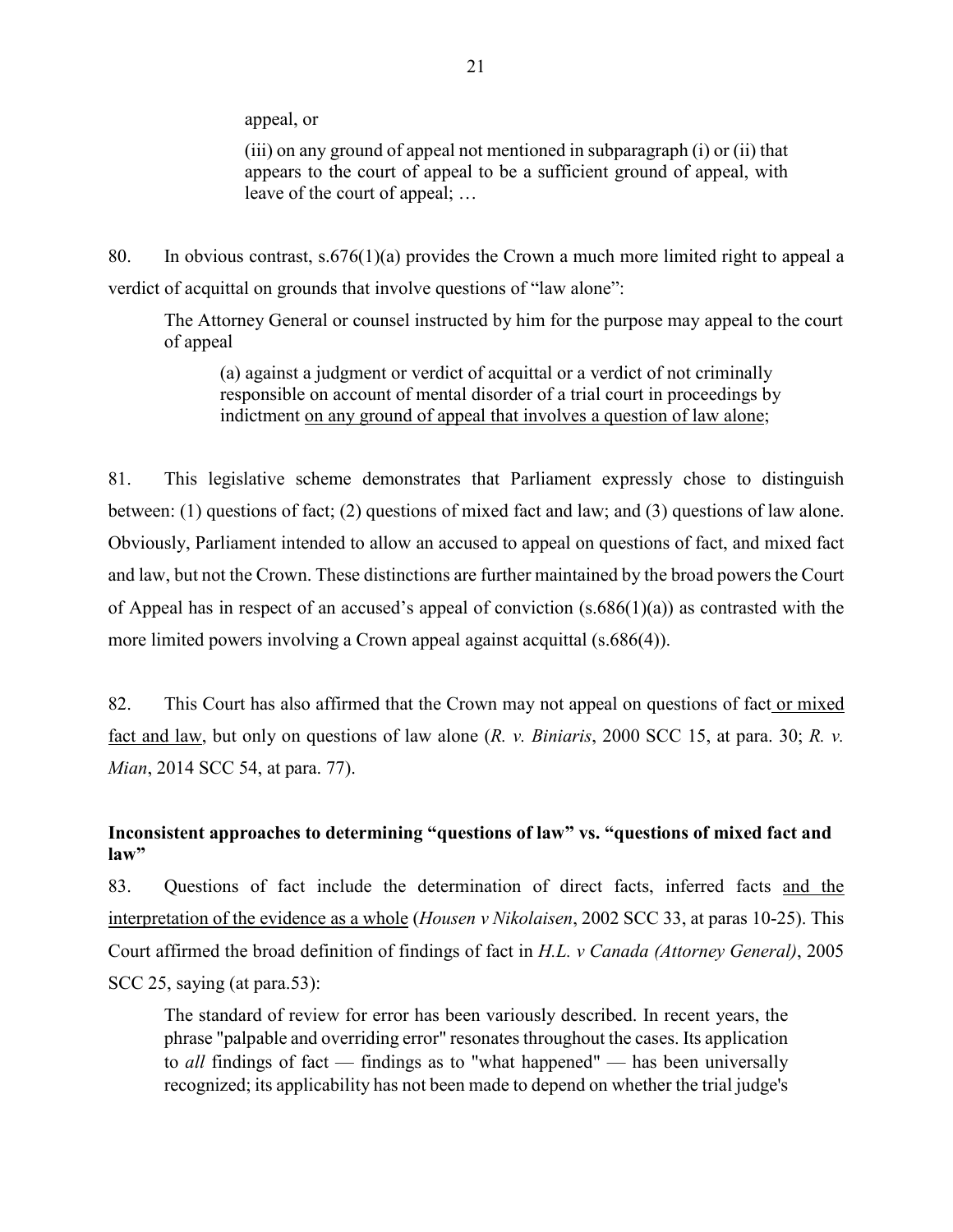disputed determination relates to credibility, to "primary" facts, to "inferred" facts or to global assessments of the evidence.

[italics in original, underlining added]

84. In *Housen,* this Court found the application of a legal standard to a set of facts to be a question of mixed fact and law (at para.26):

At the outset, it is important to distinguish questions of mixed fact and law from factual findings (whether direct findings or inferences). Questions of mixed fact and law involve applying a legal standard to a set of facts: *Canada (Director of Investigation & Research) v. Southam Inc.*[, \[1997\] 1 S.C.R. 748](https://nextcanada.westlaw.com/Link/Document/FullText?findType=Y&pubNum=6407&serNum=1997410839&originationContext=document&transitionType=DocumentItem&contextData=(sc.Default)) (S.C.C.), at para. 35. On the other hand, factual findings or inferences require making a conclusion of fact based on a set of facts. Both mixed fact and law and fact findings often involve drawing inferences; the difference lies in whether the inference drawn is legal or factual.

[emphasis added]

85. This Court has also held that unless there is an extricable error in law, like the misstatement of the legal test or the failure to apply it, the standard of review for questions of mixed fact and law is palpable and overriding error and not correctness. This Court has cautioned lower courts about finding errors of law because it is often difficult to extricate the legal questions from the factual questions. For this reason many matters are more properly characterized as questions of mixed fact and law. (*Housen,* paras. 3-31, 36-37. See also: *Ledcor Construction Ltd. v Northbridge Indemnity Insurance Co*., 2016 SCC 37 at para. 35).

86. In *R. v. Shepherd*, 2009 SCC 35, this Court arrived at a different conclusion: that the application of a legal standard to a set of facts is a question of law, not a question of mixed fact and law (at para. 20):

However, this Court has repeatedly affirmed that the application of a legal standard to the facts of the case is a question of law: see *R. v. Araujo*[, 2000 SCC 65, \[2000\] 2](https://nextcanada.westlaw.com/Link/Document/FullText?findType=Y&pubNum=6407&serNum=2000668274&originationContext=document&transitionType=DocumentItem&contextData=(sc.DocLink))  [S.C.R. 992](https://nextcanada.westlaw.com/Link/Document/FullText?findType=Y&pubNum=6407&serNum=2000668274&originationContext=document&transitionType=DocumentItem&contextData=(sc.DocLink)) (S.C.C.), at para. 18; *R. v. Biniaris*[, 2000 SCC 15, \[2000\] 1 S.C.R.](https://nextcanada.westlaw.com/Link/Document/FullText?findType=Y&pubNum=6407&serNum=2000667318&originationContext=document&transitionType=DocumentItem&contextData=(sc.DocLink)) 381 (S.C.C.), at para. 23.

[emphasis added]

See also: *R. v. Chehil*, 2013 SCC 49, at para. 60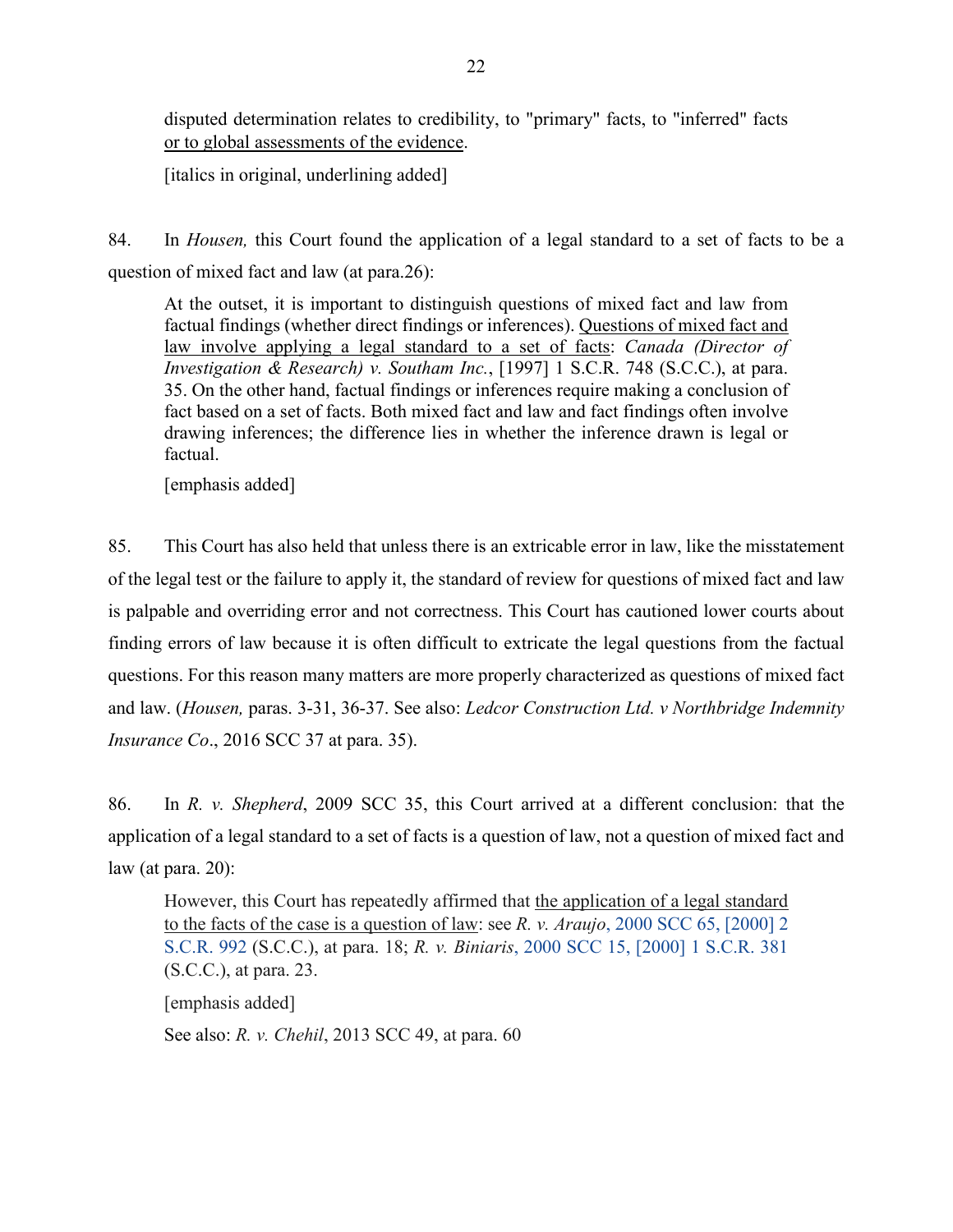87. A review of appellate authorities suggest that the Crown is routinely able to appeal a trial judge's decision to acquit an accused under s.  $676(1)(a)$  by framing the application of a legal standard to the facts as a question of law alone (*R. v. Moquin,* 2010 MBCA 22, "whether the facts, as found by the trial judge, constituted bodily harm" was a question of law for which the Crown could appeal; *R. v. S.H.,* 2014 ONCA 303, trial judge's conclusion that the accused was suffering from a "disease of the mind" appealed by the Crown on the basis of an application of law to the facts was a question of law; *R. v. Day,* 2014 NLCA 14, Crown appeal challenging the trial judge's finding that an arrest was lawful and whether there were "reasonable grounds" for the arrest; see also, *R. v. Schofield,* 2015 NSCA 5; *R. v. Herritt,* 2015 NBCA 33; *R. v. D.J.S.,* 2015 BCCA 111; *R. v. Todd,* 2019 SKCA 36).

88. However, in *R. v. Buhay*, 2003 SCC 30, this Court was deferential to a trial judge's decision under s.24(2) *Charter* decision on the basis that "it involves the application of a legal standard to a set of facts", citing *Housen* [emphasis added] (at para. 45)

89. In other criminal cases appellate courts have found the application of a legal standard to a set of facts to be a question of mixed fact and law, to which a deferential standard of review applies (see, *R. v. Cadman,* 2018 BCCA 100, at para.49, holding that whether the accused was in a "position of trust or authority" was a question of mixed fact and law; *R. v. Seagull,* 2015 BCCA 164, whether a confession was "voluntary" was a question of mixed fact and law; *R. v. S.E.V.,* 2009 ABCA 108, whether a *Charter* violation occurred is a matter of mixed fact and law).

90. It is difficult if not impossible to reconcile these decisions. In particular, to reconcile the principle in *Shepherd* with Parliament's express intent to distinguish between questions of fact, mixed fact and law, and law, along with the decision to limit Crown appeals to questions of law alone. The principle in *Shepherd*, that the application of a legal standard to the facts of the case is a question of law, renders Parliament's express distinction between questions of law and questions of mixed fact and law in reality quite meaningless. Furthermore, the ability of the Crown to contrive an error of law from the application of fact to a legal standard, a process which occurs in every criminal trial, means that the prohibition against appealing an unreasonable acquittal is meaningless.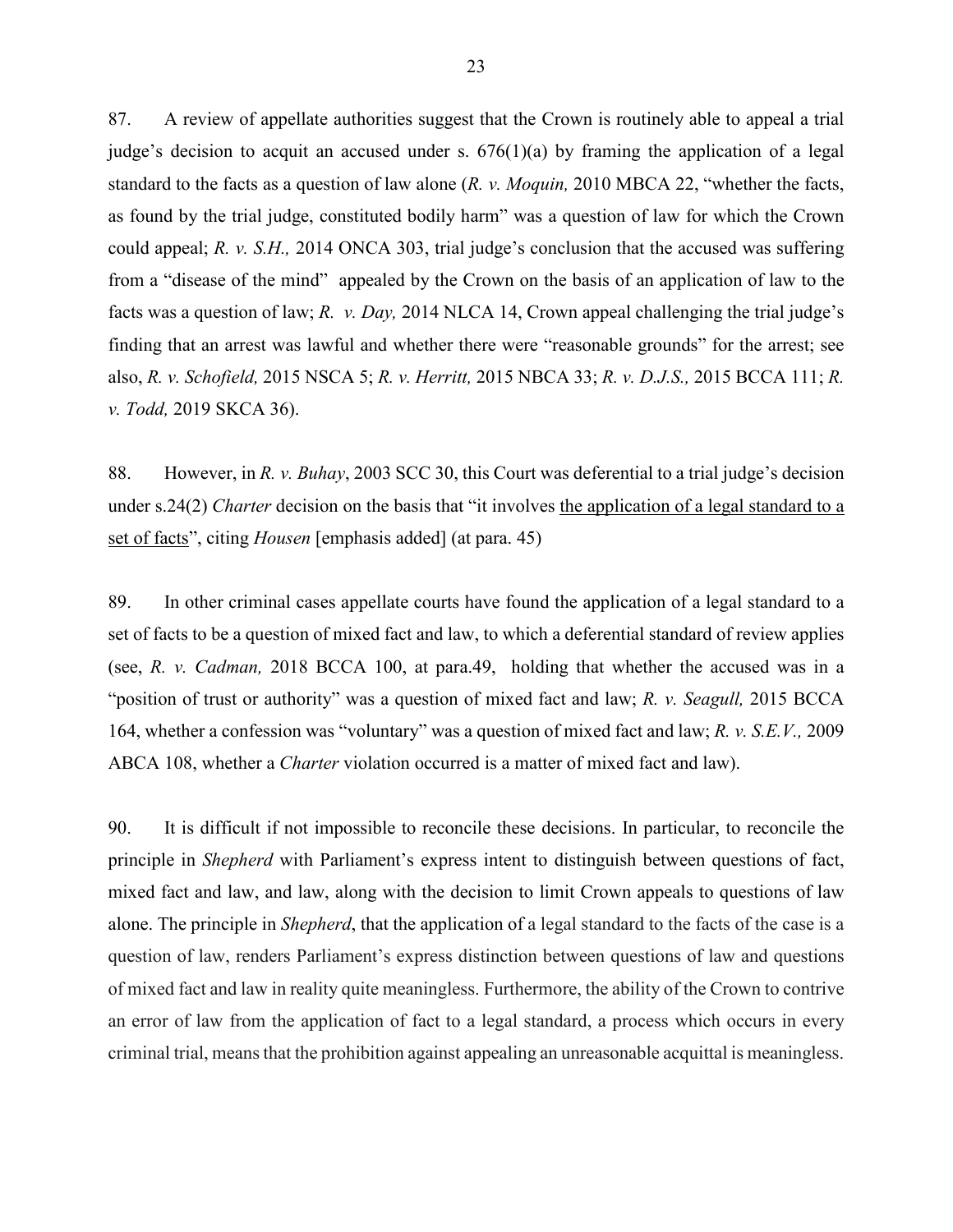## **The conflicting approaches ought to be clarified in the context of Crown appeals against acquittals**

91. The appellant submits that this Court may have to reconsider the principle in *Shepherd* to decide whether it is in fact consistent with Parliament's intent to limit the Crown's right to appeal an acquittal under  $s.676(1)(a)$ .

92. Even in *R. v. Biniaris*, 2000 SCC 15, cited in *Shepherd* in support of the principle that the application of a legal standard to a set of facts is a question of law, this Court said (at paras.32-33):

In their written submissions, both the Attorney General for Ontario and the Attorney General of Manitoba (who participated in the companion cases) recognized that the law, as it stood at the time of the appeal, is clear that the Crown has no right of appeal from an acquittal on the ground that it was unreasonable, because the reasonableness of a verdict is a question of fact (or one of mixed fact and law). See, e.g., *[Sunbeam](http://nextcanada.westlaw.com/Link/Document/FullText?findType=Y&pubNum=6407&serNum=1968018050&originationContext=document&transitionType=DocumentItem&vr=3.0&rs=cblt1.0&contextData=(sc.DocLink))  [Corp. \(Can.\)](http://nextcanada.westlaw.com/Link/Document/FullText?findType=Y&pubNum=6407&serNum=1968018050&originationContext=document&transitionType=DocumentItem&vr=3.0&rs=cblt1.0&contextData=(sc.DocLink))* , *supra* , at p. 233; *[Lampard](http://nextcanada.westlaw.com/Link/Document/FullText?findType=Y&pubNum=6407&serNum=1969082597&originationContext=document&transitionType=DocumentItem&vr=3.0&rs=cblt1.0&contextData=(sc.DocLink))* , *supra* , at pp. 380-81; *R. v. Ciglen*[, \[1970\]](http://nextcanada.westlaw.com/Link/Document/FullText?findType=Y&pubNum=6407&serNum=1970089683&originationContext=document&transitionType=DocumentItem&vr=3.0&rs=cblt1.0&contextData=(sc.DocLink))  [S.C.R. 804](http://nextcanada.westlaw.com/Link/Document/FullText?findType=Y&pubNum=6407&serNum=1970089683&originationContext=document&transitionType=DocumentItem&vr=3.0&rs=cblt1.0&contextData=(sc.DocLink)) (S.C.C.) at pp. 814-15, *per* Cartwright C.J., dissenting; *R. v. B. (G.)*[,](http://nextcanada.westlaw.com/Link/Document/FullText?findType=Y&pubNum=6407&serNum=1990318357&originationContext=document&transitionType=DocumentItem&vr=3.0&rs=cblt1.0&contextData=(sc.DocLink))  [\[1990\] 2 S.C.R. 57](http://nextcanada.westlaw.com/Link/Document/FullText?findType=Y&pubNum=6407&serNum=1990318357&originationContext=document&transitionType=DocumentItem&vr=3.0&rs=cblt1.0&contextData=(sc.DocLink)) (S.C.C.) at pp. 70-71; *R. v. H. (D.S.)*, [\[1994\] 2 S.C.R. 392](http://nextcanada.westlaw.com/Link/Document/FullText?findType=Y&pubNum=6407&serNum=1994408615&originationContext=document&transitionType=DocumentItem&vr=3.0&rs=cblt1.0&contextData=(sc.DocLink)) (S.C.C.) , rev'g [\(1993\), 28 B.C.A.C. 129](http://nextcanada.westlaw.com/Link/Document/FullText?findType=Y&pubNum=6407&serNum=1993395521&originationContext=document&transitionType=DocumentItem&vr=3.0&rs=cblt1.0&contextData=(sc.DocLink)) (B.C. C.A.) ; *R. v. B. (C.B.)* [\(1993\), 84](http://nextcanada.westlaw.com/Link/Document/FullText?findType=Y&pubNum=6407&serNum=1993392322&originationContext=document&transitionType=DocumentItem&vr=3.0&rs=cblt1.0&contextData=(sc.DocLink))  [C.C.C. \(3d\) 249](http://nextcanada.westlaw.com/Link/Document/FullText?findType=Y&pubNum=6407&serNum=1993392322&originationContext=document&transitionType=DocumentItem&vr=3.0&rs=cblt1.0&contextData=(sc.DocLink)) (Nfld. C.A.) at pp. 279-80. There can be no suggestion that the Crown's right of appeal at first instance is being enlarged or expanded to include "unreasonable acquittals" as a result of the determination that the reasonableness of a verdict is a "question of law" as well as a "question of law alone". As before, the Crown is barred from appealing an acquittal on the sole basis that it is unreasonable, without asserting any other error of law leading to it.

There is no anomaly in this result. The powers of the court of appeal in the case of Crown appeals on a question of law are contained in s. 686(4) of the *Code* . There is no reference in that section to an unreasonable verdict. This is consistent with the limited rights of appeal conferred on the Crown by s. 676(1). The absence of language granting a remedial power corresponding to s.  $686(1)(a)$  (i), suggests that Parliament did not intend "unreasonable acquittals" to be appealable by the Crown at first instance. Further, and more importantly, as a matter of law, the concept of "unreasonable acquittal" is incompatible with the presumption of innocence and the burden which rests on the prosecution to prove its case beyond a reasonable doubt. See *[Lampard](http://nextcanada.westlaw.com/Link/Document/FullText?findType=Y&pubNum=6407&serNum=1969082597&originationContext=document&transitionType=DocumentItem&vr=3.0&rs=cblt1.0&contextData=(sc.DocLink))* , *supra* , at pp. 380-81; *R. v. Schuldt*[, \[1985\] 2 S.C.R. 592](http://nextcanada.westlaw.com/Link/Document/FullText?findType=Y&pubNum=6407&serNum=1985194333&originationContext=document&transitionType=DocumentItem&vr=3.0&rs=cblt1.0&contextData=(sc.DocLink)) (S.C.C.) at p. 610; *[B. \(G.\)](http://nextcanada.westlaw.com/Link/Document/FullText?findType=Y&pubNum=6407&serNum=1990318357&originationContext=document&transitionType=DocumentItem&vr=3.0&rs=cblt1.0&contextData=(sc.DocLink))* , *supra* , at pp. 70-71. Since, different policy considerations apply in providing the Crown with a right of appeal against acquittals, it seems to me that there is no principle of parity of appellate access in the criminal process that must inform our interpretation of this issue.

93. In every case of an acquittal, the trier of fact has applied legal standards - the elements of the offence and the standard of proof - to the facts. That exercise cannot provide the Crown with a right to appeal on the basis that the application of a legal standard to a set of facts is a question of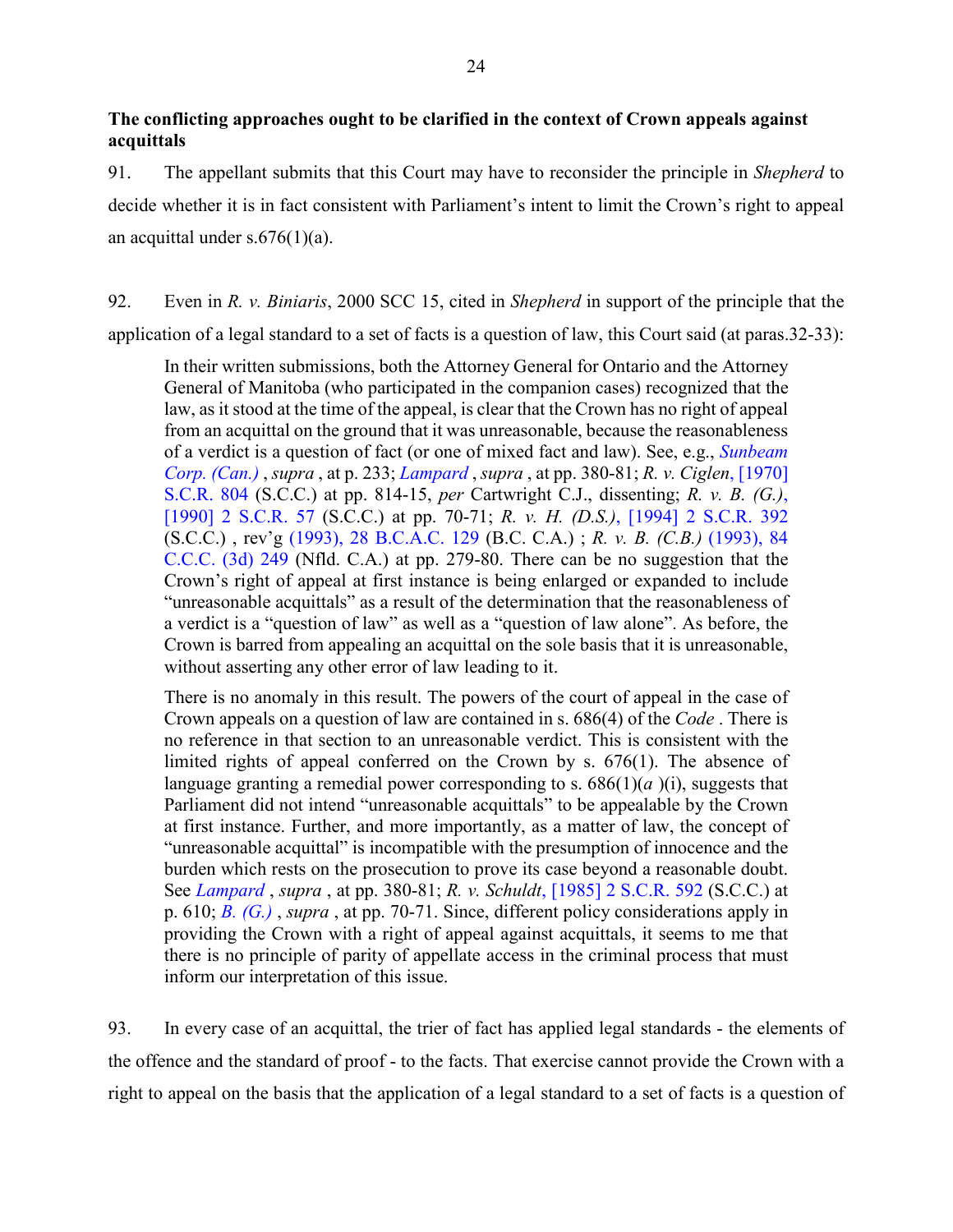law, because to do so would circumvent the prohibition against appealing 'unreasonable acquittals', as well as the common law principle, as discussed above, that the sufficiency or insufficiency of proof is not a question of law (*Poirier*).

94. No matter how unreasonable a trial judge's decision to acquit an accused, Parliament has determined that the Crown has no right of appeal in those circumstances. The Crown's inability to appeal an unreasonable acquittal is not only dictated by the *Criminal Code* itself*,* but most importantly, the concept of an unreasonable acquittal is incompatible with the presumption of innocence as enshrined s.7 of the *Charter* (*Biniaris,* per Arbour J. at para.33).[3](#page-26-0)

95. This Court has continued to warn against improperly allowing the Crown to appeal an acquittal. In *J.M.H.*, this Court identified that some errors in assessing the evidence are properly characterized as errors in law on which the Crown can appeal. However, on the ground the trial judge failed to consider all the evidence, this Court warned as follows (at para.32):

*Walker* also clearly holds that the adequacy of a trial judge's reasons is informed by the limited grounds for Crown rights of appeal from acquittals (paras. 2 and 22). As Binnie J. succinctly put it, "[c]aution must be taken to avoid seizing on perceived deficiencies in a trial judge's reasons for acquittal to create a ground of 'unreasonable acquittal' which is not open to the court under the provisions of the *Criminal Code*" (para. 2).

See also: *R. v. Walker*, 2008 SCC 34, at para 2

 $\overline{a}$ 

96. On the ground of making a finding of fact for which there is no evidence, this Court strongly cautioned as follows (at paras. 25-27):

*(1) It Is an Error of Law to Make a Finding of Fact for Which There Is No Evidence — However, a Conclusion That the Trier of Fact Has a Reasonable Doubt Is Not a Finding of Fact for the Purposes of This Rule*

It has long been recognized that it is an error of law to make a finding of fact for which there is no supporting evidence: *R. v. Schuldt*[, \[1985\] 2 S.C.R. 592](https://nextcanada.westlaw.com/Link/Document/FullText?findType=Y&pubNum=6407&serNum=1985194333&originationContext=document&transitionType=DocumentItem&contextData=(sc.UserEnteredCitation)) (S.C.C.),

<span id="page-26-0"></span> $3$  Furthermore, the well-recognized doctrine of jury nullification has been accepted as part of the legal tradition in Canada (see, *R. v. Krieger,* 2006 SCC 47) could not exist, and in fact, is completely incompatible with the Crown having the right to appeal an unreasonable acquittal. If the crown had the right to appeal an unreasonable acquittal any jury nullification would be reversed by the court of appeal.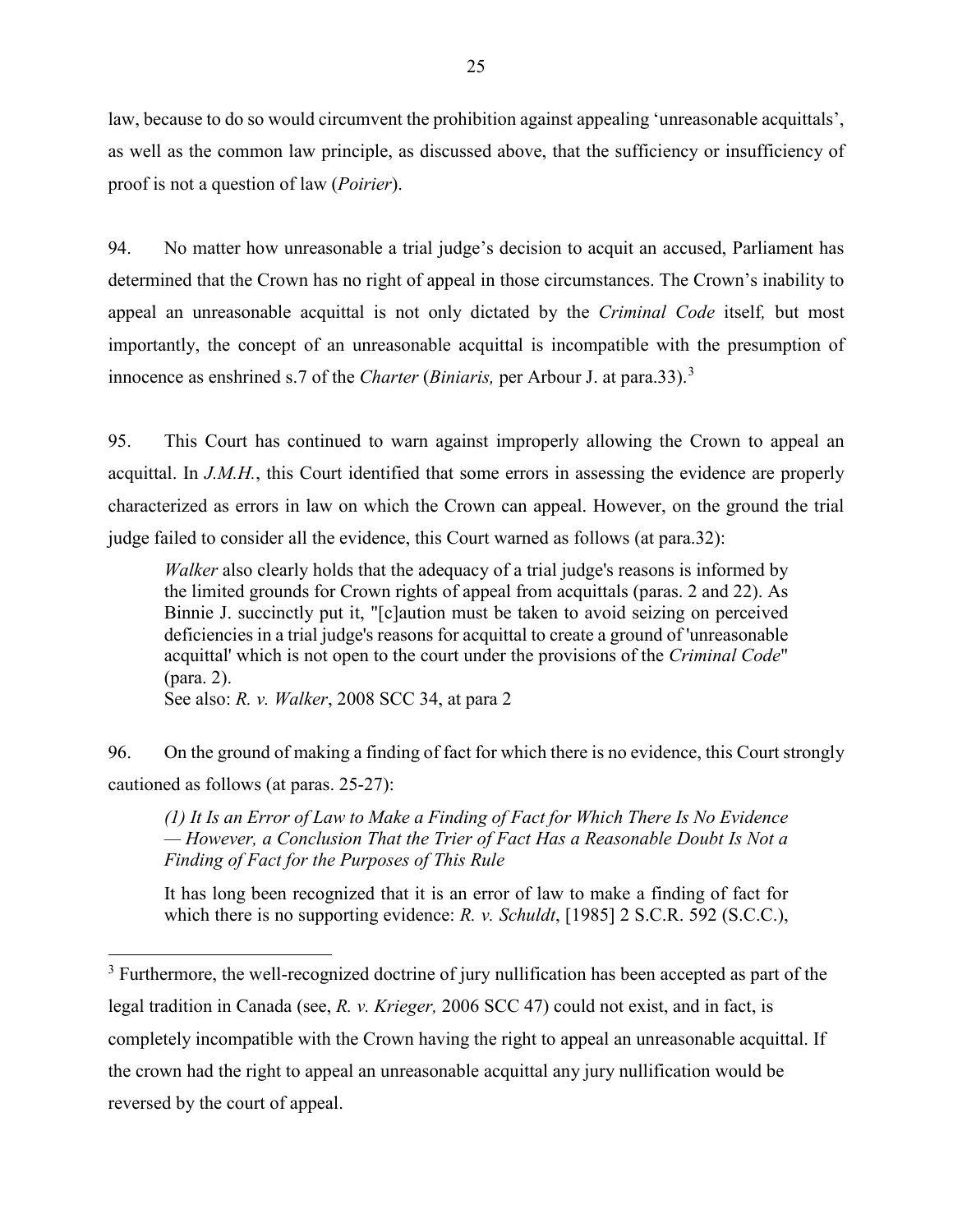at p. 604. It does not follow from this principle, however, that an acquittal can be set aside on the basis that it is not supported by the evidence. An acquittal (absent some fact or element on which the accused bears the burden of proof) is not a finding of fact but instead a conclusion that the standard of persuasion beyond a reasonable doubt has not been met. Moreover, as pointed out in *R. v. Lifchus*[, \[1997\] 3 S.C.R.](https://nextcanada.westlaw.com/Link/Document/FullText?findType=Y&pubNum=6407&serNum=1997417177&originationContext=document&transitionType=DocumentItem&contextData=(sc.UserEnteredCitation))  [320](https://nextcanada.westlaw.com/Link/Document/FullText?findType=Y&pubNum=6407&serNum=1997417177&originationContext=document&transitionType=DocumentItem&contextData=(sc.UserEnteredCitation)) (S.C.C.), at para. 39, a reasonable doubt is logically derived from the evidence or absence of evidence. Juries are properly so instructed and told that they may accept some, all or none of a witness's evidence: *[Lifchus](https://nextcanada.westlaw.com/Link/Document/FullText?findType=Y&pubNum=6407&serNum=1997417177&originationContext=document&transitionType=DocumentItem&contextData=(sc.UserEnteredCitation))*, at paras. 30 and 36; Canadian Judicial Council, Model Jury Instructions, Part III Final Instructions, 9.4 Assessment of Evidence (online).

The principle that it is an error of law to make a finding of fact for which there is no supporting evidence does not, in general, apply to a decision to acquit based on a reasonable doubt. As Binnie J. put it in *R. v. Walker*[, 2008 SCC 34, \[2008\] 2 S.C.R.](https://nextcanada.westlaw.com/Link/Document/FullText?findType=Y&pubNum=6407&serNum=2016257775&originationContext=document&transitionType=DocumentItem&contextData=(sc.UserEnteredCitation))  [245](https://nextcanada.westlaw.com/Link/Document/FullText?findType=Y&pubNum=6407&serNum=2016257775&originationContext=document&transitionType=DocumentItem&contextData=(sc.UserEnteredCitation)) (S.C.C.), at para. 22:

A major difference between the position of the Crown and the accused in a criminal trial, of course, is that the accused benefits from the presumption of innocence. ... [W]hereas a conviction requires the prosecution to establish each of the factual elements of the offence beyond a reasonable doubt, no such requirement applies to an acquittal which, unlike a conviction, can rest simply on the absence of proof. [Emphasis deleted.]

The point was expressed very clearly in *R. v. Biniaris*[, 2000 SCC 15, \[2000\] 1 S.C.R. 381](https://nextcanada.westlaw.com/Link/Document/FullText?findType=Y&pubNum=6407&serNum=2000667318&originationContext=document&transitionType=DocumentItem&contextData=(sc.UserEnteredCitation)) (S.C.C.), at para. 33: "... as a matter of law, the concept of "unreasonable acquittal" is incompatible with the presumption of innocence and the burden which rests on the prosecution to prove its case beyond a reasonable doubt."

See also: *R. v. Villaroman*, 2016 SCC 33 at para.28

97. More recently in *R. v. George*, 2017 SCC 38, this Court again issued a warning (at para.15-

17):

A careful review of the trial judge's reasons reveals no legal errors. As a result, the Court of Appeal lacked jurisdiction to interfere with the trial judgment.

I note, at the outset, that the trial judge correctly articulated the governing legal principles and cited multiple leading authorities. Of course, simply stating the correct legal test does not exhaust our inquiry and cannot insulate a trial judge from legal errors. But it helpfully orients our remaining analysis to whether the trial judge's application of those principles reveals any legal errors.

Whether an error is "legal" generally turns on its character, not its severity (*[J.M.H.](https://nextcanada.westlaw.com/Link/Document/FullText?findType=Y&pubNum=6407&serNum=2026285838&originationContext=document&transitionType=DocumentItem&contextData=(sc.Default))*, at paras. 24-39). In this case, the majority confused these two concepts; it translated its strong opposition to the trial judge's factual inferences (severity) into supposed legal errors (character). Here, that was an improper approach, and it disregarded the restraint required by Parliament's choice to limit Crown appeals from acquittals in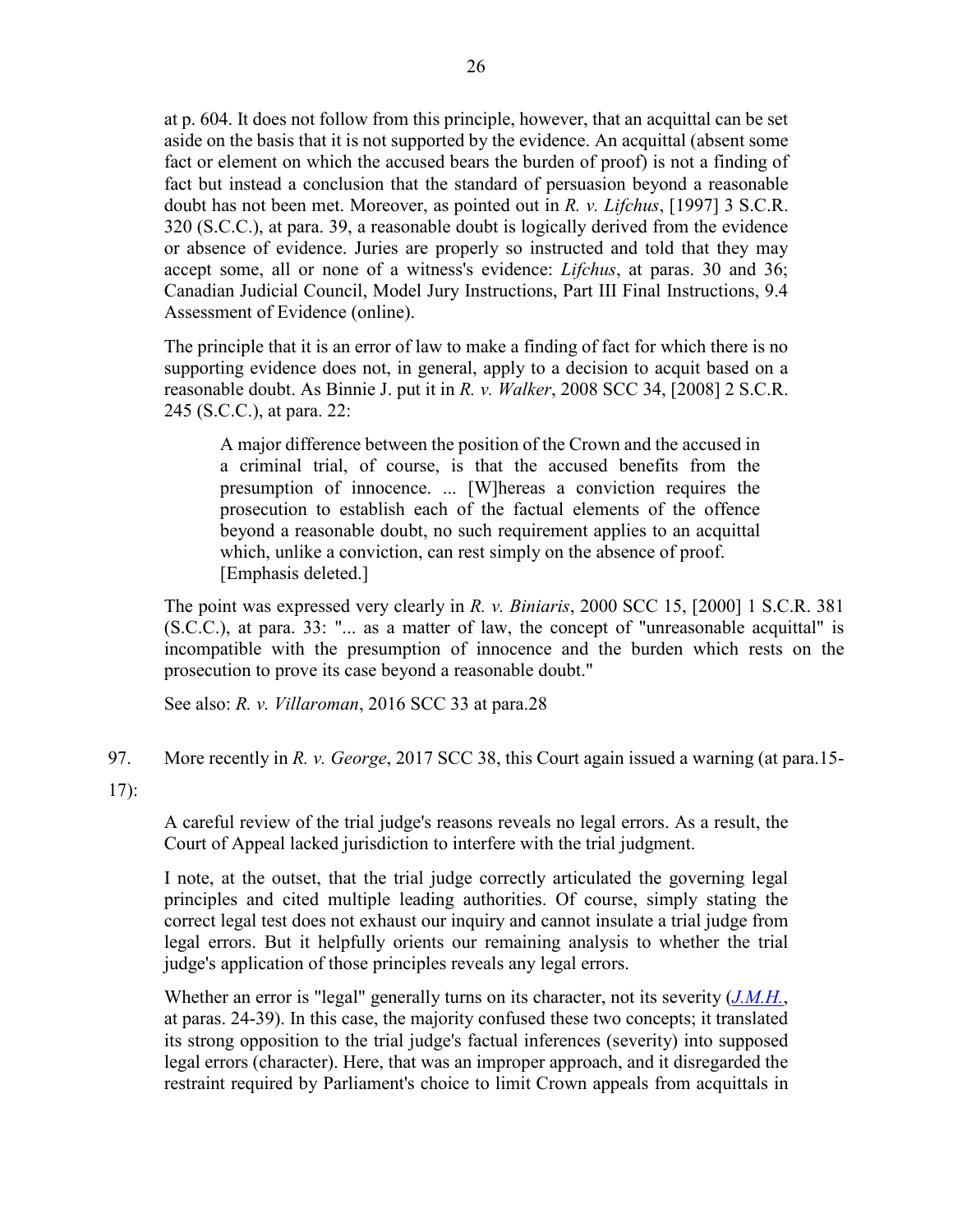proceedings by indictment to "question[s] of law alone" (*Criminal Code*, s.  $676(1)(a)$ ).

98. Thus conceived, a Crown appeal based on an error in the application of the facts to the elements of the offence and the standard of proof, as in this case, is nothing more than an appeal of an 'unreasonable acquittal' dressed up as an error of law appeal. Worse still, such an expansive approach to classifying a "question of law alone" has the potential to erode judicial deference altogether, as the standard of review for questions of law is correctness.

99. The Crown also argued its appeal by relying on the "legal effects of the findings of fact" legal error, described as follows by this Court in *J.M.H.* (at para.28):

*(2) The Legal Effect of Findings of Fact or of Undisputed Facts Raises a Question of Law*

*R. v. Morin*[, \[1992\] 3 S.C.R. 286](http://nextcanada.westlaw.com/Link/Document/FullText?findType=Y&pubNum=6407&serNum=1992370584&originationContext=document&transitionType=DocumentItem&vr=3.0&rs=cblt1.0&contextData=(sc.UserEnteredCitation)) (S.C.C.), lists this as one category of cases in which the trial judge's assessment of the evidence may give rise to an error of law. As Sopinka J. put it, at p. 294:

If a trial judge finds all the facts necessary to reach a conclusion in law and in order to reach that conclusion the facts can simply be accepted as found, a Court of Appeal can disagree with the conclusion reached without trespassing on the fact-finding function of the trial judge. The disagreement is with respect to the law and not the facts nor inferences to be drawn from the facts. The same reasoning applies if the facts are accepted or not in dispute.

In short, the appellate court can simply apply the trial judge's findings of fact to the proper legal principles; the trial judge's error, if there is one, may safely be traced to a question of law rather than to any question about how to weigh the evidence. [emphasis added]

100. The language used by this Court in *J.M.H.* is important: "the error, if there is one, may safely be traced to a question of law rather than to any question about how to weigh the evidence." The appellant says this case was about the weighing of the Crown's evidence and in particular the weight to give to the evidence as a whole on the element of a marked departure. It was about whether the Crown had met the standard of proof, a fact-driven inquiry, and not a question law. The Crown has failed to "trace back" to any error of law by the trial judge. The Crown was simply dissatisfied with the trial judge's verdict. (*Biniaris*, at paras. 32-33; *J.M.H,* at paras. 25-27, 32; *George*, at paras. 15- 17).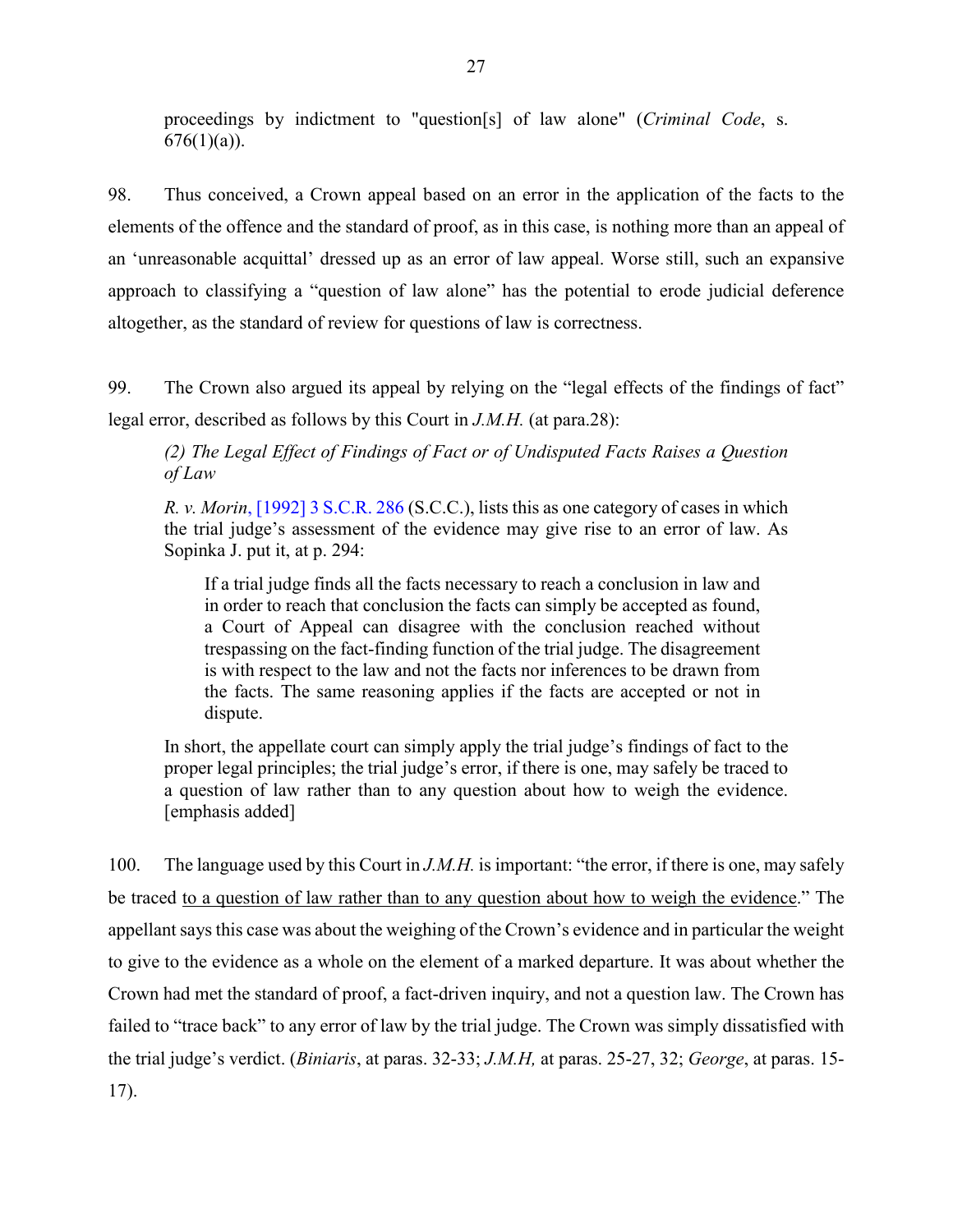101. Nevertheless, the appellant suggests the "legal effects of the fact" legal error requires reconsideration or at least clarification by this Court to ensure it is consistent with: (1) Parliament's express distinction between errors in fact, mixed fact and law and law; (2) Parliament's decision to only allow the Crown to appeal on questions of law and *not* questions of fact *or* mixed fact and law; and (3) the principles established by this Court for Crown appeal's against acquittals in the cases cited above.

102. The appellant's first position is this type of error is a question of mixed fact and law on which the Crown has no right of appeal. In the alternative, if this error should continue to be available to the Crown, it should be limited to circumstances in which there is a *demonstrated extricable error in law* on a question of mixed fact and law as described in *Housen*, and it is plain and obvious the trial judge would have convicted on the facts as found (*Housen,* at paras 3-31, 36- 37).

103. For example, if a trial judge found the Crown had proven all the elements of an assault causing bodily harm, including bodily harm, but found the accused did not intend to cause bodily harm, the legal error is easily identified because the Crown does not have to prove the accused intended to cause bodily harm. In such circumstance it is plain and obvious the trial judge would have convicted had he applied the proper legal principles to the findings of fact.

104. An appeal based on a "question of law alone" cannot allow for a challenge to the trial judge's weighing of the evidence as a whole and conclusion on the sufficiency of the Crown's case where there has been no demonstrated error in law. In those circumstances, the presumption of innocence simply continues to apply (*Biniaris*, at paras. 32-33).

105. In the case before this Court, the trial judge applied reasonable findings of fact to an accurate assessment of the law. In his analysis he was simply not satisfied that the facts, particularly the momentary excessive speed, was a sufficient marked departure from the norm. In other words the trial judge was simply left unsure that the degree of departure from the norm was sufficient to establish the *mens rea* for dangerous driving. His conclusion, and the process by which he arrived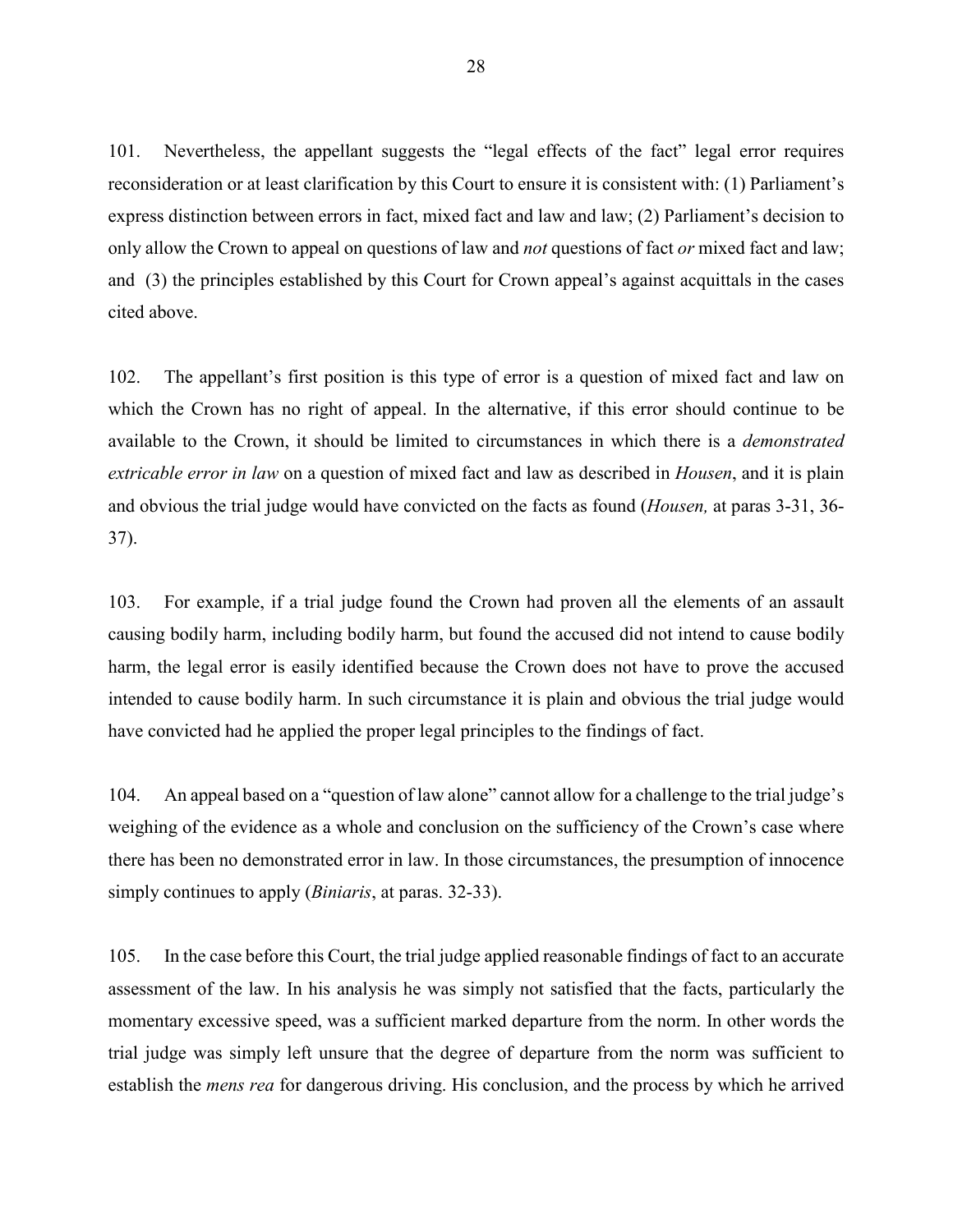at this conclusion, is not a question of law alone. In the absence of identifying any error of law, there was no statutory jurisdiction for the Crown to appeal the acquittal or for the Court of Appeal to enter a conviction. The acquittal should be restored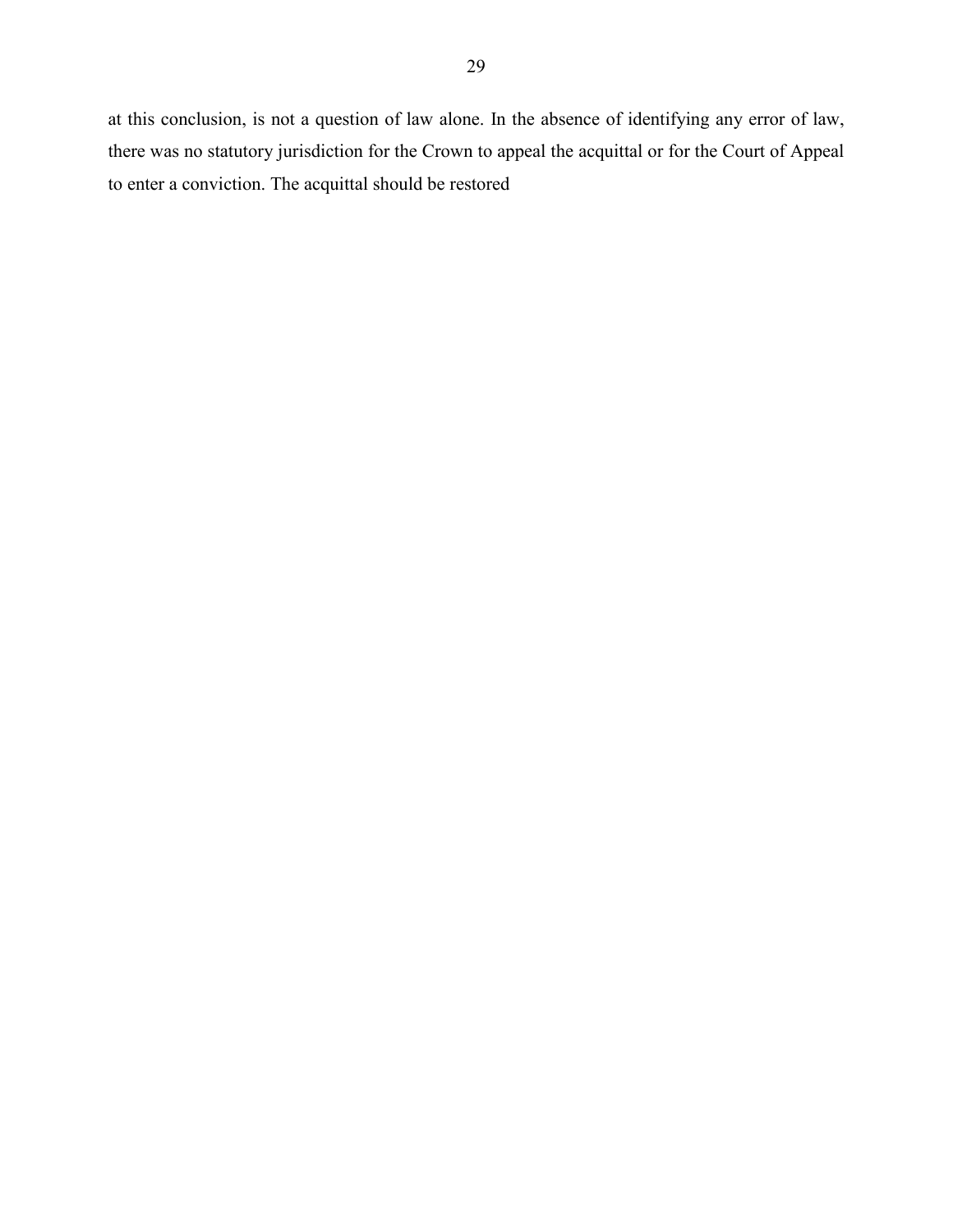# **PART IV – SUBMISSIONS ON COSTS**

106. There are no submissions on costs.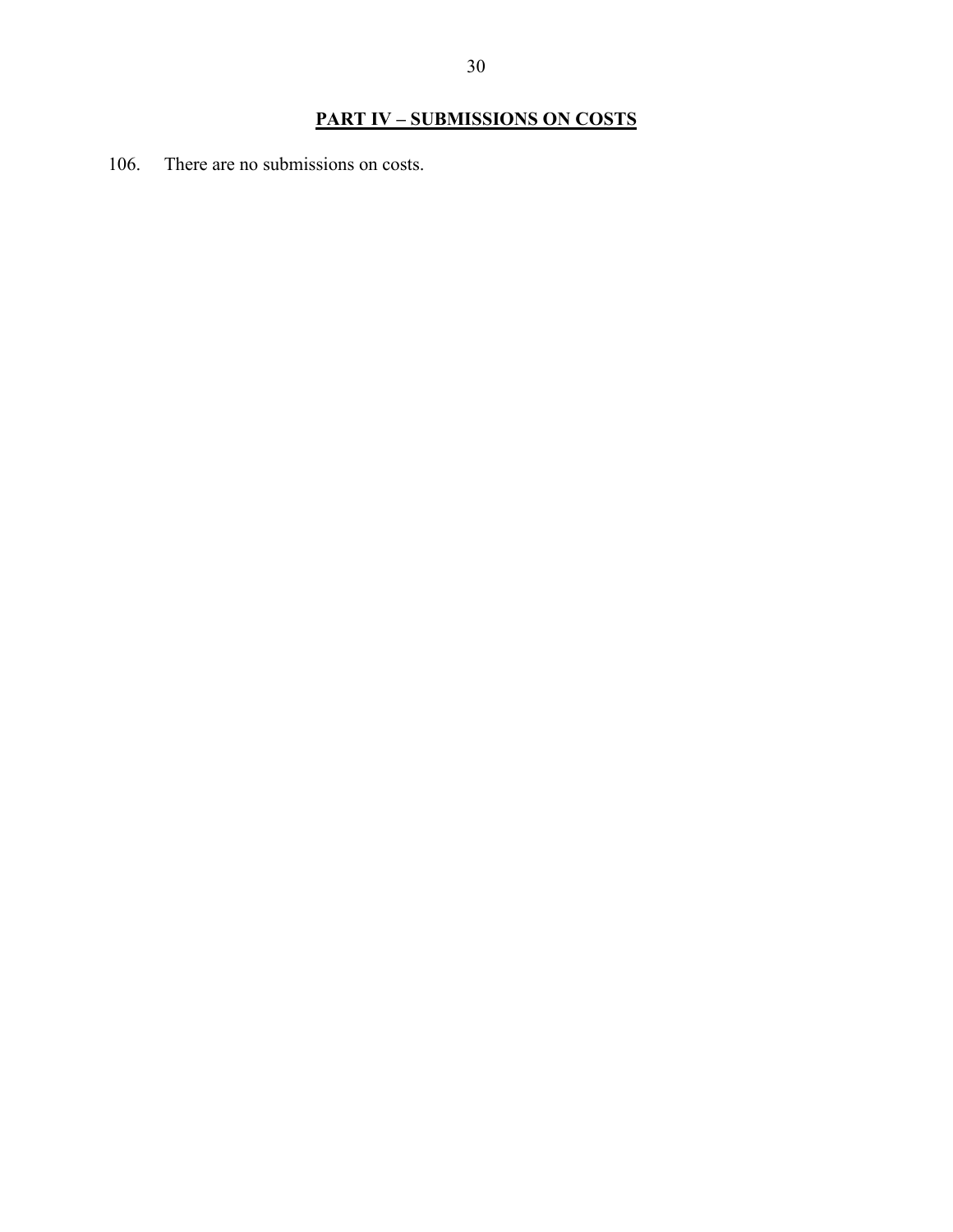# **PART V – ORDER SOUGHT**

107. That the appeal be allowed and the acquittal restored.

# **ALL OF WHICH IS RESPECTFULLY SUBMITTED.**

Dated this 1<sup>st</sup> day of October 2019 at Vancouver, British Columbia

Richard Fowler, QC Eric Purtzki Counsel for the appellant

**\_\_\_\_\_\_\_\_\_\_\_\_\_\_\_\_\_\_\_\_\_\_\_\_\_\_\_\_\_\_\_**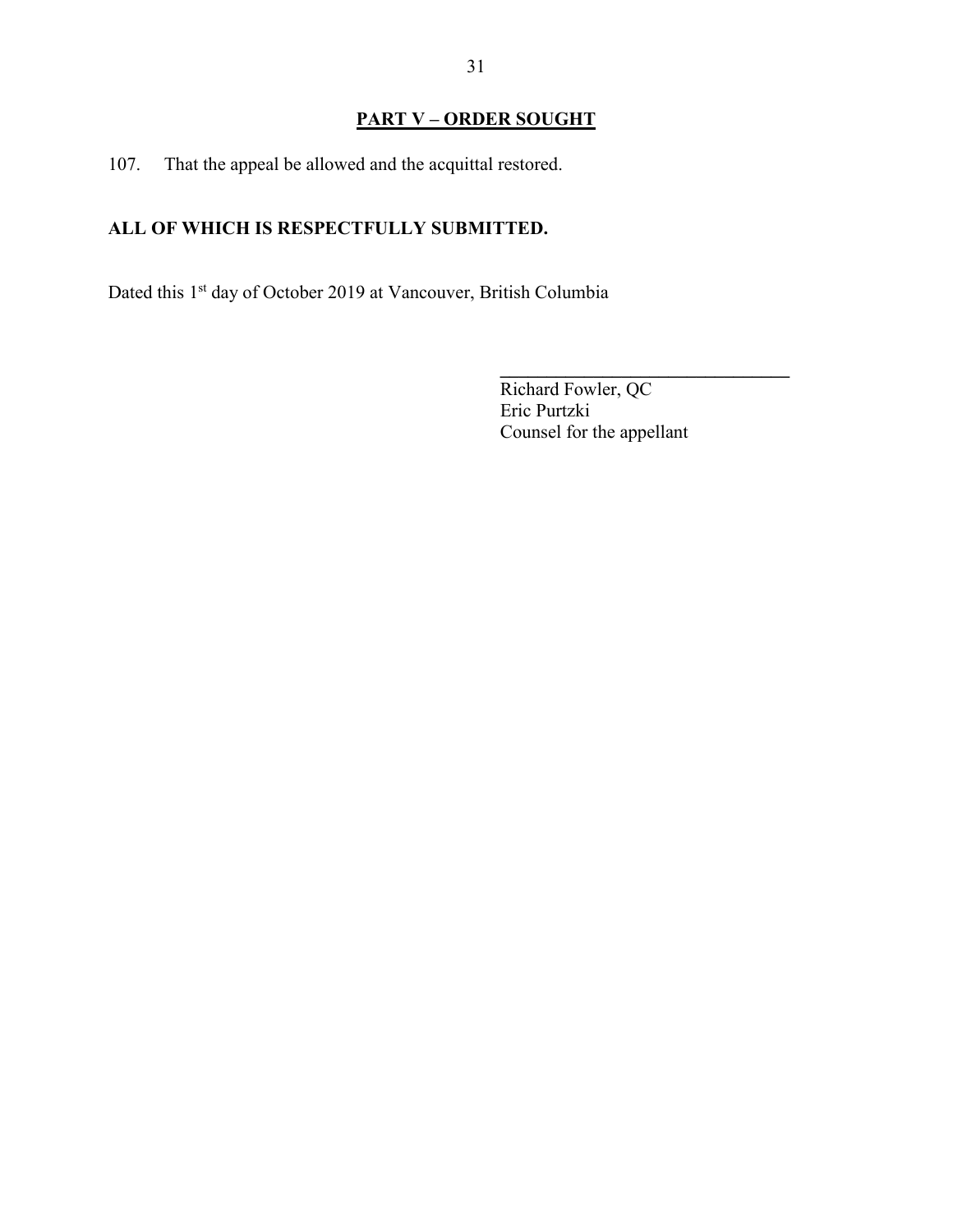# **PART VI – SUBMISSIONS ON CASE SENSITIVITY**

There are no orders or statutory provisions that would impact the reasons of this court.